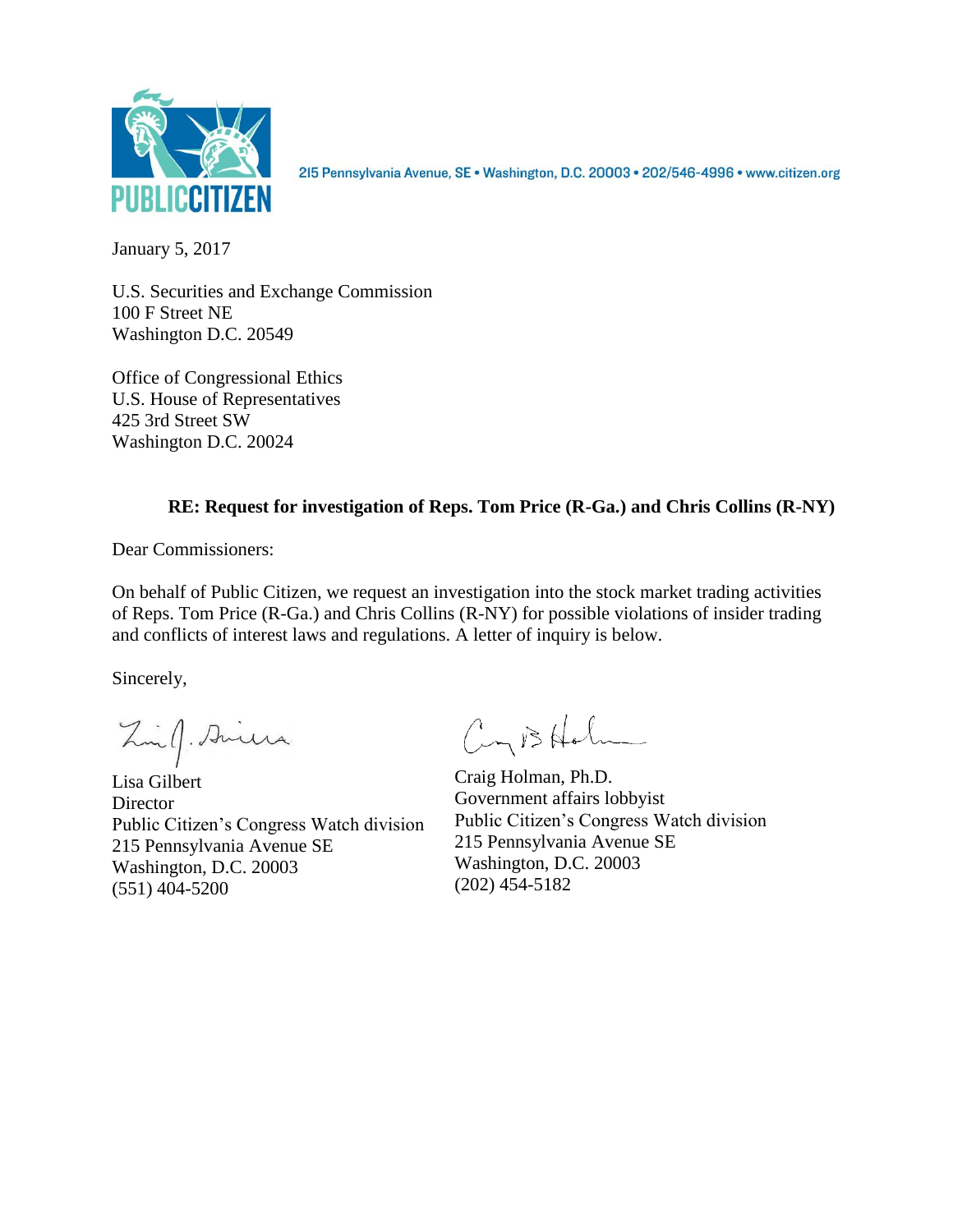

215 Pennsylvania Avenue, SE · Washington, D.C. 20003 · 202/546-4996 · www.citizen.org

January 4, 2017

U.S. Securities and Exchange Commission 100 F Street NE Washington D.C. 20549

Office of Congressional Ethics U.S. House of Representatives 425 3<sup>rd</sup> Street SW Washington D.C. 20024

Dear Commissioners:

Since passage of the STOCK Act in 2012 – which (i) explicitly applied the laws against insider trading to members of Congress and (ii) mandated real-time disclosure of stock trading activity by members of Congress (as well as the President and cabinet officials) – most members of Congress have become more cautious about trading activity that may pose questions of conflicts of interest. There is a greater reluctance by members of Congress to trade in the stock market generally, and in stocks that are directly related to the members' official duties specifically.

The STOCK Act, however, has not deterred trading activity that raise the appearance of conflicts of interest by Reps. Tom Price (R-Ga.) and Chris Collins (R- NY). Both members of Congress sit on congressional committees with direct oversight of the pharmaceutical and health industries, are key sponsors of legislation affecting the health care industry, and are very actively trading on pharmaceutical and health care stocks that have reaped substantial profits on the stock market.

Rep. Price chairs the House Budget Committee, which plays a critical role in shaping health care legislation. He sits on the House Ways and Means Subcommittee on Health, which oversees Medicare. Rep. Collins serves on the House Energy and Commerce Committee, including its Subcommittee on Health, and on President-elect Trump's transition team. These are assignments privy to public as well as non-public information on trends and opportunities affecting health care as well as information on potential legislation and regulations impacting the industry.

Since 2012, Rep. Price has bought and sold stocks in about 40 pharmaceutical and health care companies, including at least a dozen in the most recent congressional session, selling shares in Gilead Sciences Inc. and buying shares in Aetna, Pfizer Inc. and Eli Lilly & Co and others (*see* Attachment). Rep. Collins is also very active in the pharmaceutical and health care stock market,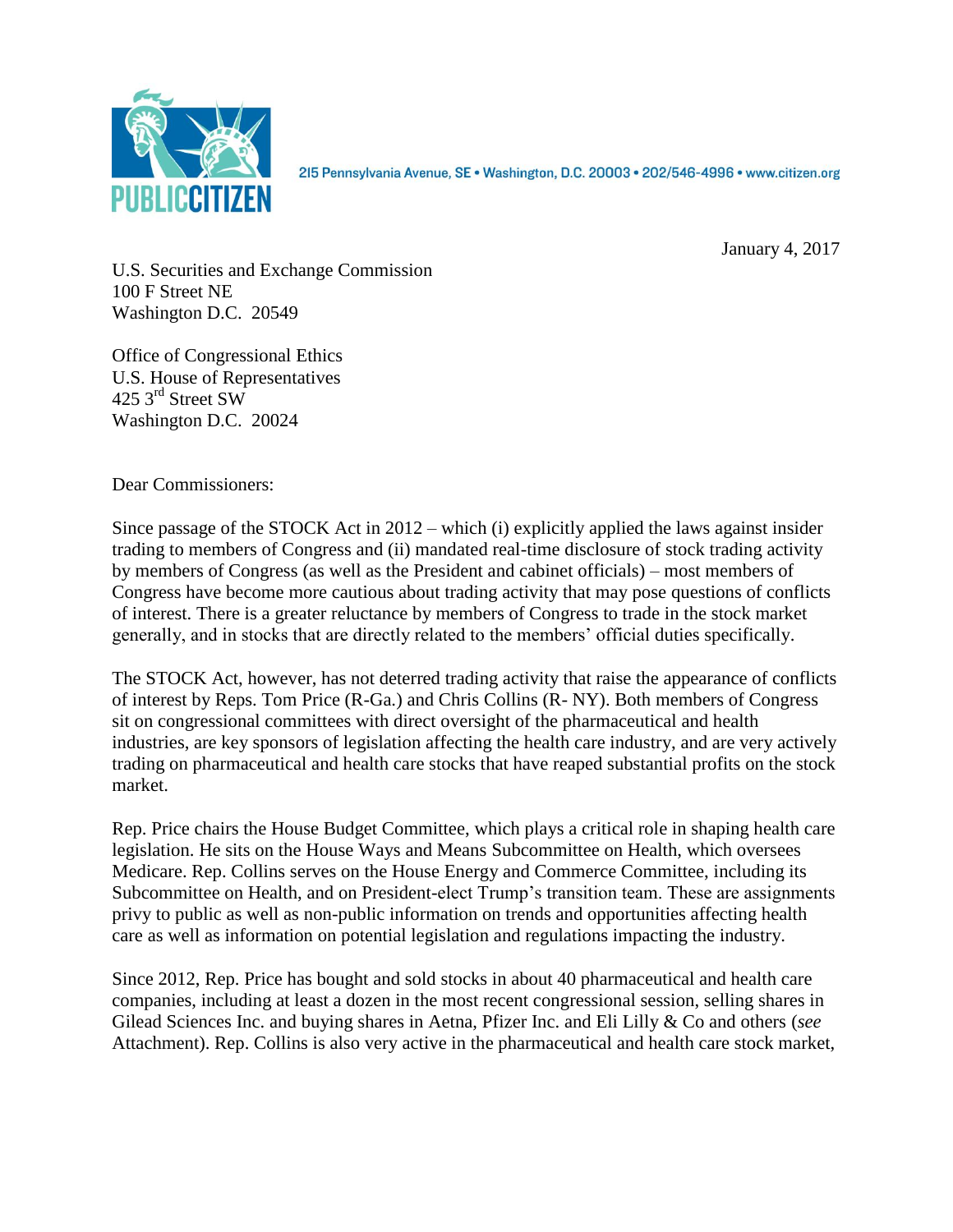comprising the largest shareholder of Australia's Innate Immunotherapeutics Limited, with a 17 percent stake and sits on the company's board of directors.<sup>1</sup>

On March 17, 2016, Rep. Price bought shares of Aetna, Pfizer and Eli Lilly, all of which promptly increased in value. The sale of Gilead shares was also well timed, which dropped \$15 in value per share shortly after Price's reported sale.

On August 29, 2016, Rep. Collins, who sits on the board of Innate Immuno, purchased 4 million shares of the company. Two days later, Rep. Price purchased between \$50,000 and \$100,000 in stocks of the same company. Innate Immuno is currently experimenting with a new drug to treat multiple sclerosis, a drug the company's chief executive believes could make or break the company's future. The stock value of Innate Immuno doubled in the short period since Price and Collins invested in the company.

At the same time, Reps. Price and Collins have sponsored several legislative measures, including the the 21st Century Cures Act, which was enacted into law in December, and which the *Wall Street Journal* reports could benefit Innate Immuno because it "authorizes spending \$6.3 billion for medical research, including \$500 million for the FDA to speed up drug approvals."<sup>2</sup>

These patterns of extensive trading activity in businesses and industries that Reps. Price and Collins oversee in their official capacity, and the beneficial timing of these trades, raise legitimate questions concerning both potential insider trading and conflicts of interest. Some of these questions include:

- Did Price and Collins have access to nonpublic material information accounting for a doubling in value of their investments in Innate Immuno? Collins sits on the board of the company, a company which is placing its bets on an experimental drug currently in clinical trials, and both members of Congress made substantial purchases in the company's stock at almost the same time.
- Does pharmaceutical and health care legislation sponsored by Price and Collins run afoul of conflicts of interest concerns in that the legislation could directly and substantially benefit the lawmakers' own investments beyond the benefit to the public generally? These legislative vehicles could well produce windfall profits for Price and Collins.

While the information available so far on the stock trading activities of Reps. Price and Collins falls short of evidence that any illegal insider trading or violations of congressional ethics rules have occurred, the patterns, opportunities and remarkable financial benefits gained, and to be gained, warrant investigation.

 $\overline{a}$ 

<sup>1</sup> James Grimaldi and Michelle Hackman, "Donald Trump's pick for Health Secretary traded medical stocks while in House," *Wall Street Journal* (Dec. 22, 2016) available at: http://www.wsj.com/articles/donald-trumps-pick-forhealth-secretary-traded-medical-stocks-while-in-house-1482451061; *see* also

http://www.innateimmuno.com/irm/content/board-of-directors.aspx?RID=251.

<sup>&</sup>lt;sup>2</sup> Grimaldi and Hackman, op.cit., available at: http://www.wsj.com/articles/donald-trumps-pick-for-health-secretarytraded-medical-stocks-while-in-house-1482451061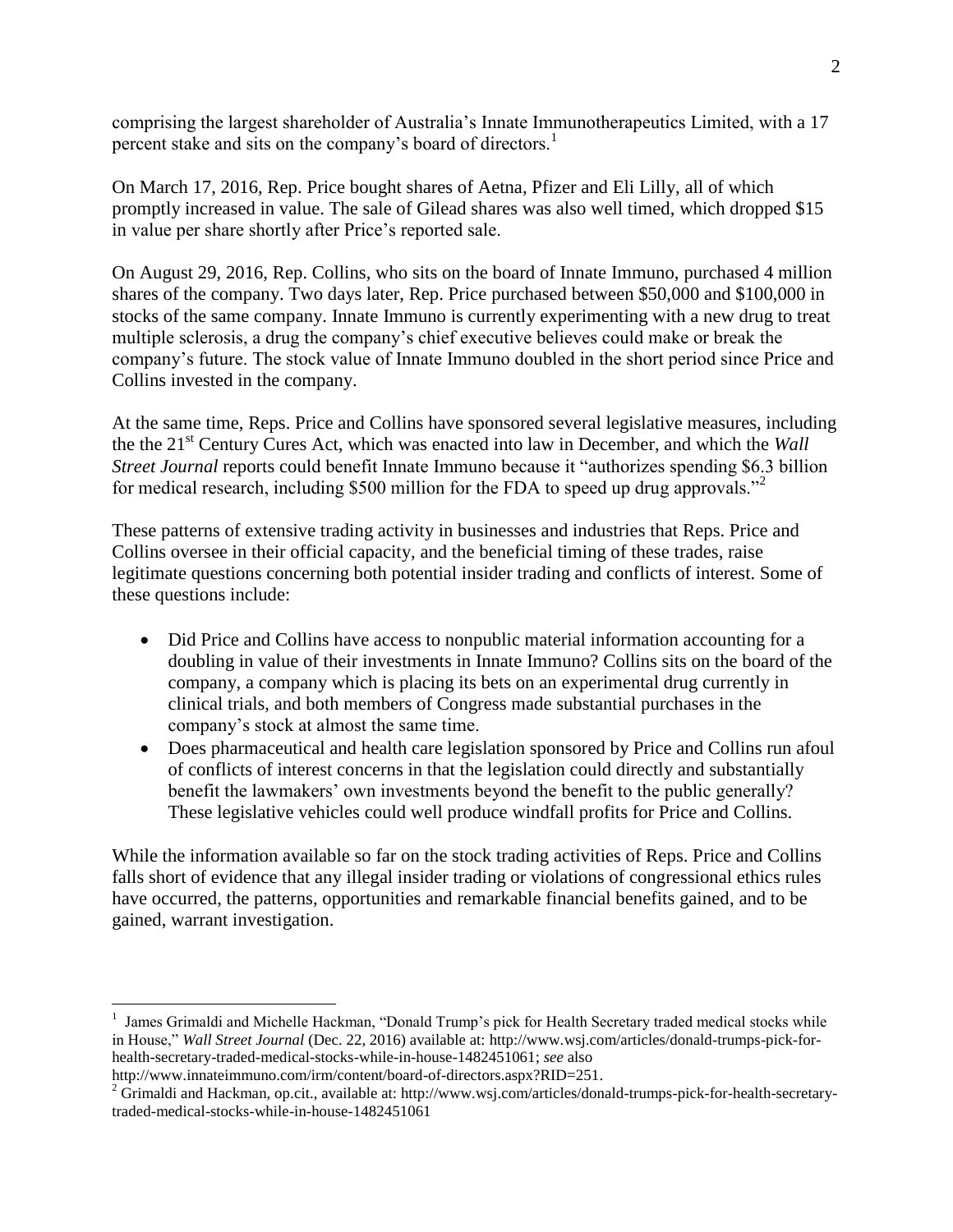| <b>Date</b>         | <b>Stock</b>                            | <b>Purchase or Sell</b> | <b>Threshold</b> | <b>Amount</b> |
|---------------------|-----------------------------------------|-------------------------|------------------|---------------|
|                     | 10/13/2008 Verizon Communications       | $\mathbf{P}$            |                  | \$8,695.41    |
|                     | 7/28/2009 Anadarko Pete                 | P                       |                  | \$473.00      |
|                     | 7/28/2009 Apple Inc                     | $\mathbf P$             |                  | \$1,914.60    |
|                     | 7/28/2009 AT&T Inc                      | $\mathbf{P}$            |                  | \$485.26      |
|                     | 7/28/2009 Bristol Myers Squibb Co       | $\mathbf P$             |                  | \$1,481.90    |
|                     | $7/28/2009$ Caterpillar Inc.            | $\mathbf P$             |                  | \$1,498.35    |
|                     | 7/28/2009 Cliffs Natural Resources      | $\mathbf{P}$            |                  | \$2,491.00    |
|                     | 7/28/2009 CSX Corp                      | $\mathbf P$             |                  | \$1,990.00    |
|                     | 7/28/2009 Hewlett Packard               | $\mathbf{P}$            |                  | \$1,962.25    |
|                     | 7/28/2009 JP Morgan Chase & Co          | $\mathbf P$             |                  | \$1,482.39    |
|                     | 7/28/2009 Kellogg Co                    | $\mathbf{P}$            |                  | \$954.40      |
|                     | 7/28/2009 Merk & Co Inc New Com         | $\mathbf P$             |                  | \$1,463.63    |
|                     | 7/28/2009 Nucor Corporation             | $\mathbf{P}$            |                  | \$1,445.76    |
|                     | 7/28/2009 Peabody Energy                | $\mathbf{P}$            |                  | \$1,990.07    |
|                     | 7/28/2009 Potash CP of Saskatchewan Inc | $\mathbf P$             |                  | \$2,990.40    |
|                     | 7/28/2009 Southwestern Energy Company   | $\mathbf{P}$            |                  | \$1,480.68    |
|                     | 7/28/2009 SPDR Gold TR Gold SHS         | ${\bf P}$               |                  | \$1,473.92    |
|                     | 9/17/2009 Monsanto Co/New               | S                       |                  | \$2,406.64    |
|                     | $9/17/2009$ Starbucks Corp              | S                       |                  | \$1,743.31    |
|                     | $9/18/2009$ Crown Castle Intl           | $\mathbf P$             |                  | \$3,123.89    |
|                     | 9/18/2009 Skyworks Solutions            | $\mathbf{P}$            |                  | \$3,117.51    |
|                     | 9/18/2009 Weyerhaeuser Co               | $\mathbf P$             |                  | \$3,094.83    |
|                     | $9/30/2009$ AK Steel Holding Corp       | $\mathbf{P}$            |                  | \$299.10      |
|                     | 9/30/2009 Anadarko Pete                 | $\mathbf{P}$            |                  | \$187.92      |
| 9/30/2009 Apple Inc |                                         | $\mathbf P$             |                  | \$920.90      |
|                     | 9/30/2009 AT&T Inc                      | $\mathbf{P}$            |                  | \$297.11      |
|                     | 9/30/2009 Bristol Myers Squibb Co       | $\mathbf{P}$            |                  | \$878.28      |
|                     | $9/30/2009$ Caterpillar Inc.            | $\mathbf{P}$            |                  | \$667.55      |
|                     | 9/30/2009 Cliffs Natural Resources      | $\mathbf{P}$            |                  | \$1,013.70    |
|                     | 9/30/2009 Conocophillips                | $\mathbf{P}$            |                  | \$630.14      |
|                     | $9/30/2009$ CSX Corp                    | $\mathbf P$             |                  | \$1,176.84    |
|                     | $9/30/2009$ CVS Caremark Corp           | $\mathbf{P}$            |                  | \$1,467.39    |
|                     | $9/30/2009$ Devon Energy Corp           | $\mathbf{P}$            |                  | \$673.20      |
|                     | 9/30/2009 Freeport McMoran CP&Gold      | ${\bf P}$               |                  | \$694.00      |
|                     | $9/30/2009$ Goldman Sachs Grp Inc       | $\mathbf P$             |                  | \$735.44      |
|                     | 9/30/2009 Hewlett Packard               | ${\bf P}$               |                  | \$1,080.31    |
|                     | $9/30/2009$ JP Morgan Chase & Co        | $\mathbf P$             |                  | \$707.18      |
|                     | 9/30/2009 Kellogg Co                    | ${\bf P}$               |                  | \$638.56      |
|                     | 9/30/2009 Merk & Co Inc New Com         | ${\bf P}$               |                  | \$906.83      |
|                     | 9/30/2009 Nucor Corporation             | $\mathbf{P}$            |                  | \$941.98      |
|                     | 9/30/2009 Peabody Energy                | ${\bf P}$               |                  | \$1,083.44    |
|                     | 9/30/2009 Potash CP of Saskatchewan Inc | $\mathbf P$             |                  | \$1,554.99    |
|                     | 9/30/2009 Research in Motion            | $\mathbf P$             |                  | \$1,504.80    |
|                     | 9/30/2009 Sandisk Corp                  | $\mathbf{P}$            |                  | \$903.42      |
|                     | 9/30/2009 Shaw Group Incorporated       | $\mathbf{P}$            |                  | \$1,086.64    |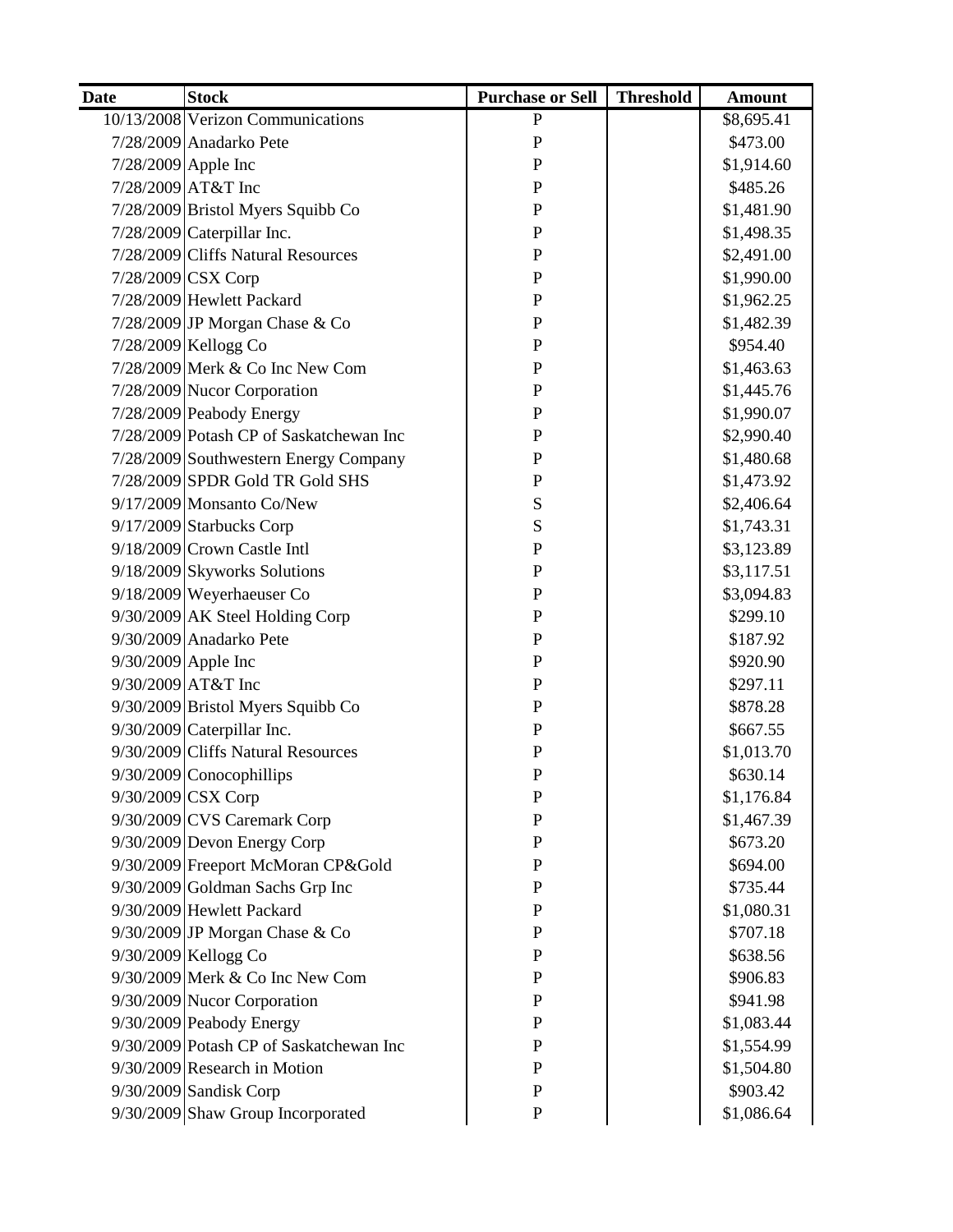|                      | 9/30/2009 SPDR Gold TR Gold SHS          | $\mathbf P$  | \$883.98   |
|----------------------|------------------------------------------|--------------|------------|
|                      | 9/30/2009 Target Corporation             | $\mathbf P$  | \$838.26   |
|                      | 9/30/2009 Wynn Resorts Ltd               | $\mathbf P$  | \$354.10   |
|                      | 10/30/2009 AK Steel Holding Corp         | $\mathbf P$  | \$362.71   |
|                      | 10/30/2009 Anadarko Pete                 | $\mathbf{P}$ | \$182.10   |
| 10/30/2009 Apple Inc |                                          | $\mathbf{P}$ | \$759.20   |
| 10/30/2009 AT&T Inc  |                                          | $\mathbf P$  | \$232.20   |
|                      | 10/30/2009 Bristol Myers Squibb Co       | $\mathbf P$  | \$677.35   |
|                      | 10/30/2009 Caterpillar Inc.              | $\mathbf P$  | \$385.63   |
|                      | 10/30/2009 Cliffs Natural Resources      | $\mathbf P$  | \$640.80   |
|                      | 10/30/2009 Conocophillips                | $\mathbf{P}$ | \$199.56   |
| 10/30/2009 CSX Corp  |                                          | $\mathbf P$  | \$762.66   |
|                      | 10/30/2009 CVS Caremark Corp             | $\mathbf P$  | \$1,002.96 |
|                      | 10/30/2009 Devon Energy Corp             | $\mathbf P$  | \$707.41   |
|                      | 10/30/2009 Freeport McMoran CP&Gold      | $\mathbf P$  | \$441.54   |
|                      | 10/30/2009 Goldman Sachs Grp Inc         | $\mathbf P$  | \$687.56   |
|                      | 10/30/2009 Hewlett Packard               | $\mathbf P$  | \$715.50   |
|                      | 10/30/2009 JP Morgan Chase & Co          | $\mathbf{P}$ | \$715.00   |
|                      | 10/30/2009 Kellogg Co                    | $\mathbf P$  | \$309.18   |
|                      | 10/30/2009 Merk & Co Inc New Com         | $\mathbf P$  | \$620.40   |
|                      | 10/30/2009 Nucor Corporation             | $\mathbf P$  | \$992.25   |
|                      | 10/30/2009 Peabody Energy                | $\mathbf P$  | \$592.20   |
|                      | 10/30/2009 Potash CP of Saskatchewan Inc | $\mathbf P$  | \$1,570.80 |
|                      | 10/30/2009 Research in Motion            | P            | \$1,184.60 |
|                      | 10/30/2009 Sandisk Corp                  | $\mathbf{P}$ | \$931.50   |
|                      | 10/30/2009 Shaw Group Incorporated       | $\mathbf P$  | \$1,438.08 |
|                      | 10/30/2009 Skyworks Solutions            | $\mathbf P$  | \$657.09   |
|                      | 10/30/2009 Southwestern Energy Company   | $\mathbf P$  | \$1,484.78 |
|                      | 10/30/2009 SPDR Gold TR Gold SHS         | $\mathbf{P}$ | \$408.36   |
|                      | 10/30/2009 Target Corporation            | $\mathbf P$  | \$488.70   |
|                      | 10/30/2009 Weyerhaeuser Co               | $\mathbf P$  | \$181.35   |
|                      | $10/30/2009$ Wynn Resorts Ltd            | $\mathbf P$  | \$1,936.44 |
|                      | $1/11/2010$ AK Steel Holding Corp        | S            | \$374.84   |
|                      | $1/11/2010$ Anadarko Pete                | ${\bf P}$    | \$132.90   |
|                      | $1/11/2010$ Apple Inc                    | ${\bf P}$    | \$418.53   |
|                      | $1/11/2010$ AT&T Inc                     | ${\bf P}$    | \$134.49   |
|                      | 1/11/2010 Bristol Myers Squibb Co        | $\mathbf P$  | \$100.06   |
|                      | $1/11/2010$ Caterpillar Inc.             | ${\bf P}$    | \$64.02    |
|                      | 1/11/2010 Cliffs Natural Resources       | S            | \$1,477.46 |
|                      | $1/11/2010$ Conocophillips               | ${\bf P}$    | \$266.89   |
|                      | $1/11/2010$ Crown Castle Intl            | ${\bf P}$    | \$818.39   |
|                      | $1/11/2010$ CSX Corp                     | S            | \$103.27   |
|                      | $1/11/2010$ CVS Caremark Corp            | S            | \$4,818.17 |
|                      | $1/11/2010$ Devon Energy Corp            | ${\bf P}$    | \$74.88    |
|                      | $1/11/2010$ Flextronics                  | $\mathbf P$  | \$3,612.12 |
|                      | $1/11/2010$ Goldman Sachs Grp Inc        | $\mathbf P$  | \$683.19   |
|                      | 1/11/2010 Hewlett Packard                | ${\bf S}$    | \$3,175.62 |
|                      |                                          |              |            |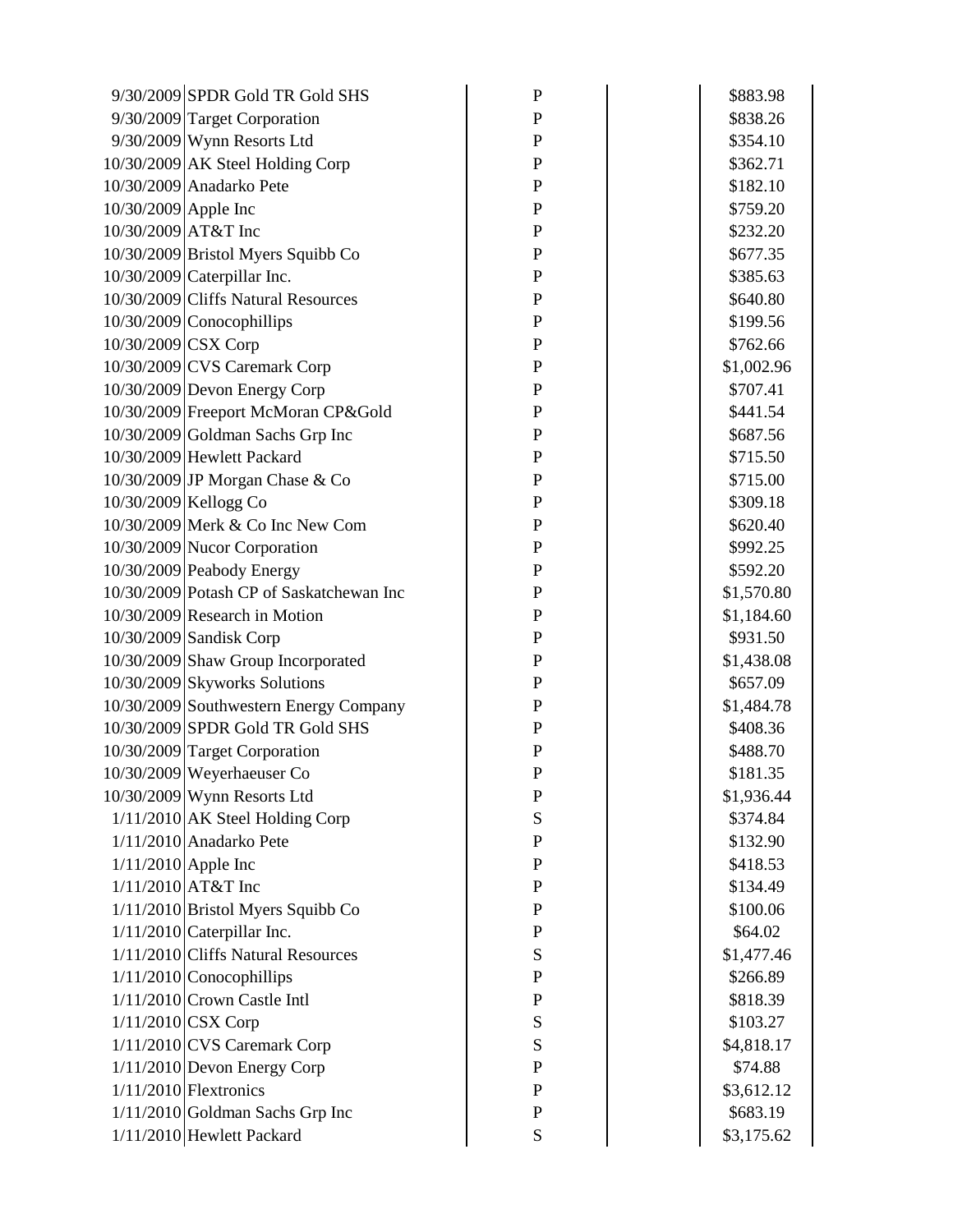| $1/11/2010$ JP Morgan Chase & Co          | $\mathbf{P}$ | \$400.03   |
|-------------------------------------------|--------------|------------|
| $1/11/2010$ Kellogg Co                    | $\mathbf P$  | \$320.63   |
| $1/11/2010$ Merk & Co Inc New Com         | S            | \$3,705.83 |
| 1/11/2010 Nucor Corporation               | S            | \$148.31   |
| 1/11/2010 On Semiconductor Cop            | $\mathbf P$  | \$3,607.66 |
| $1/11/2010$ Peabody Energy                | ${\bf S}$    | \$195.20   |
| $1/11/2010$ Potash CP of Saskatchewan Inc | S            | \$6,861.36 |
| $1/11/2010$ Qualcomm Inc.                 | $\mathbf P$  | \$3,583.56 |
| $1/11/2010$ Research in Motion            | S            | \$4,394.58 |
| $1/11/2010$ Sandisk Corp                  | S            | \$1,159.08 |
| 1/11/2010 Shaw Group Incorporated         | ${\bf S}$    | \$327.19   |
| $1/11/2010$ Skyworks Solutions            | ${\bf S}$    | \$763.02   |
| 1/11/2010 Southwestern Energy Company     | $\mathbf P$  | \$99.68    |
| $1/11/2010$ SPDR Gold TR Gold SHS         | $\mathbf P$  | \$226.04   |
| 1/11/2010 Target Corporation              | $\mathbf P$  | \$452.14   |
| 1/11/2010 Weatherford International Ltd   | $\mathbf P$  | \$4,819.39 |
| $1/11/2010$ Weyerhaeuser Co               | ${\bf S}$    | \$88.29    |
| $1/11/2010$ Wynn Resorts Ltd              | ${\bf S}$    | \$341.06   |
| 1/14/2010 Hewlett Packard                 | ${\bf P}$    | \$1,105.99 |
| 1/14/2010 Potash CP of Saskatchewan Inc   | $\mathbf P$  | \$3,597.67 |
| 5/4/2010 Advanced Micro Devices           | $\mathbf P$  | \$3,740.88 |
| $5/4/2010$ AK Steel Holding Corp          | ${\bf P}$    | \$448.56   |
| 5/4/2010 Anadarko Pete                    | $\mathbf{P}$ | \$63.85    |
| $5/4/2010$ Apple Inc                      | S            | \$777.54   |
| $5/4/2010$ AT&T Inc                       | ${\bf S}$    | \$1,137.42 |
| $5/4/2010$ Bristol Myers Squibb Co        | ${\bf S}$    | \$3,680.76 |
| $5/4/2010$ Cliffs Natural Resources       | $\mathbf P$  | \$1,059.03 |
| $5/4/2010$ Conocophillips                 | S            | \$115.85   |
| $5/4/2010$ Cree Research Inc              | $\mathbf P$  | \$3,675.03 |
| $5/4/2010$ Crown Castle Intl              | $\mathbf P$  | \$339.68   |
| 5/4/2010 CSX Corp                         | S            | \$222.57   |
| 5/4/2010 Devon Energy Corp                | S            | \$3,181.14 |
| 5/4/2010 FedEx                            | $\mathbf P$  | \$3,651.64 |
| 5/4/2010 Flextronics Ltd                  | ${\bf S}$    | \$59.99    |
| 5/4/2010 Freeport McMoran CP&Gold         | ${\bf S}$    | \$2,890.29 |
| $5/4/2010$ Goldman Sachs Grp Inc          | ${\bf S}$    | \$3,136.52 |
| 5/4/2010 Hewlett Packard                  | ${\bf P}$    | \$1,425.16 |
| $5/4/2010$ Intel Corp                     | ${\bf P}$    | \$3,716.06 |
| $5/4/2010$ JP Morgan Chase & Co           | ${\bf P}$    | \$257.39   |
| 5/4/2010 Kellogg Co                       | ${\bf S}$    | \$2,451.77 |
| 5/4/2010 Nucor Corporation                | ${\bf P}$    | \$360.38   |
| 5/4/2010 On Semiconductor Cop             | $\mathbf P$  | \$527.29   |
| 5/4/2010 Peabody Energy                   | ${\bf P}$    | \$612.61   |
| 5/4/2010 Potash CP of Saskatchewan Inc    | $\mathbf P$  | \$419.80   |
| $5/4/2010$ Qualcomm Inc.                  | ${\bf P}$    | \$972.92   |
| $5/4/2010$ Sandisk Corp                   | ${\bf S}$    | \$1,628.34 |
| 5/4/2010 Shaw Group Incorporated          | ${\bf S}$    | \$401.51   |
|                                           |              |            |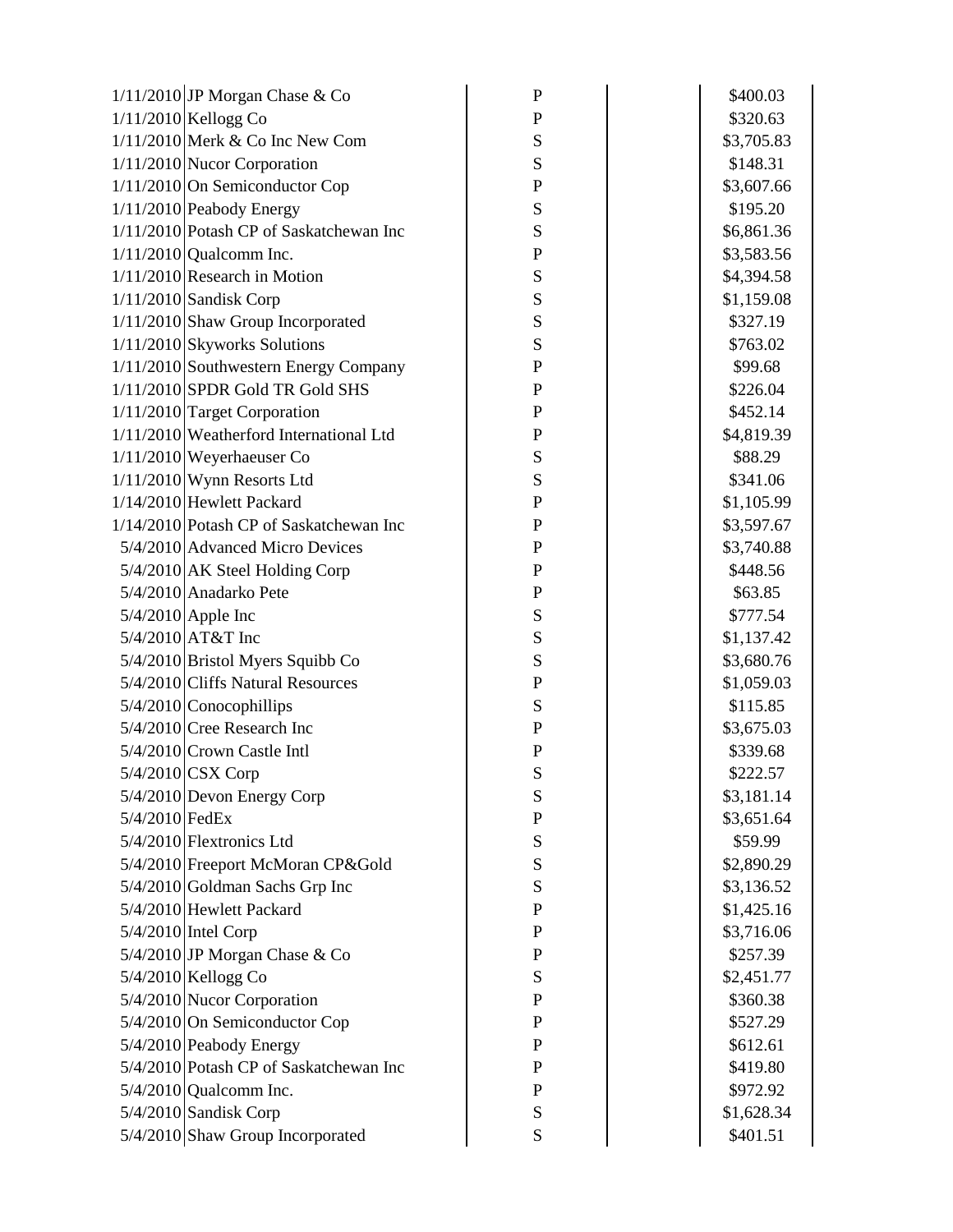|                        | 5/4/2010 Skyworks Solutions                      | S                            | \$355.33   |
|------------------------|--------------------------------------------------|------------------------------|------------|
|                        | $5/4/2010$ SPDR Gold TR Gold SHS                 | S                            | \$1,035.36 |
|                        | 5/4/2010 Target Corporation                      | S                            | \$167.16   |
|                        | 5/4/2010 Visa Inc CL A                           | $\mathbf{P}$                 | \$3,662.81 |
|                        | 5/4/2010 Weatherford International Ltd           | $\mathbf{P}$                 | \$734.08   |
|                        | 5/4/2010 Weyerhaeuser Co                         | ${\bf S}$                    | \$243.12   |
|                        | 5/4/2010 Wynn Resorts Ltd                        | S                            | \$352.62   |
|                        | 6/16/2010 Anadarko Pete                          | S                            | \$811.96   |
|                        | $6/16/2010$ Wynn Resorts Ltd                     | S                            | \$170.90   |
|                        | $6/23/2010$ Sandisk Corp                         | S                            | \$3,357.01 |
|                        | 8/17/2010 Cliffs Natural Resources               | S                            | \$4,310.65 |
|                        | 8/17/2010 Potash CP of Saskatchewan Inc          | S                            | \$6,312.18 |
|                        | $9/1/2010$ Weyerhaeuser Co                       | in leiu of fractional share) | \$1.92     |
|                        | 11/2/2010 Sandisk Corp                           | S                            | \$1,838.99 |
| 11/2/2010 VMWare       |                                                  | $\mathbf{P}$                 | \$5,445.16 |
|                        | 6/21/2011 Advanced Micro Devices                 | S                            | \$3,093.03 |
|                        | 6/21/2011 AK Steel Holding Corp                  | $\mathbf{P}$                 | \$2,872.98 |
| $6/21/2011$ Alcoa      |                                                  | $\mathbf{P}$                 | \$3,978.24 |
|                        | 6/21/2011 American Tower Reit Com (total of othe | $\mathbf{P}$                 | \$3,986.04 |
|                        | $6/21/2011$ Apache Corp                          | $\mathbf P$                  | \$2,621.43 |
|                        | $6/21/2011$ Baker Hughes Inc                     | $\mathbf{P}$                 | \$2,621.42 |
|                        | $6/21/2011$ Caterpillar Inc.                     | S                            | \$304.25   |
|                        | 6/21/2011 Cliffs Natural Resources               | S                            | \$339.15   |
|                        | 6/21/2011 Concophillips                          | S                            | \$3,176.46 |
|                        | $6/21/2011$ Cree Research Inc                    | ${\bf S}$                    | \$1,741.65 |
|                        | $6/21/2011$ Crown Castle Intl                    | S                            | \$1,448.98 |
|                        | $6/21/2011$ CSX Corp                             | S                            | \$6,965.86 |
|                        | $6/21/2011$ Delta Airlines                       | p                            | \$3,988.60 |
|                        | $6/21/2011$ Dow Chemical                         | $\mathbf{P}$                 | \$3,971.85 |
|                        | $6/21/2011$ F5 Networks Inc                      | P                            | \$2,574.00 |
| 6/21/2011 FedEx        |                                                  | $\mathbf P$                  | \$267.70   |
|                        | $6/21/2011$ Flextronics Intl LTD                 | S                            | \$3,201.96 |
|                        | $6/21/2011$ Goodyear Tire & Rubber               | $\mathbf P$                  | \$5,324.89 |
|                        | $6/21/2011$ Hess Corporation                     | $\mathbf P$                  | \$2,646.57 |
|                        | 6/21/2011 Hewlett Packard                        | S                            | \$2,590.16 |
| $6/21/2011$ Intel Corp |                                                  | S                            | \$3,545.63 |
|                        | $6/21/2011$ Iron Mountain Inc                    | $\mathbf P$                  | \$2,636.59 |
|                        | $6/21/2011$ JP Morgan Chase                      | S                            | \$3,563.58 |
|                        | 6/21/2011 Monster Beverage Corp Com              | ${\bf P}$                    | \$6,645.91 |
|                        | 6/21/2011 Nabors Industries Ltd New              | $\mathbf P$                  | \$2,645.98 |
|                        | $6/21/2011$ Nucor Corporation                    | ${\bf P}$                    | \$645.53   |
|                        | 6/21/2011 On Semiconductor Cop                   | $\mathbf P$                  | \$656.91   |
|                        | $6/21/2011$ Oracle Corp                          | ${\bf P}$                    | \$5,285.88 |
|                        | $6/21/2011$ Peabody Energy                       | ${\bf S}$                    | \$2,392.92 |
|                        | $6/21/2011$ Prudential Financial                 | $\mathbf P$                  | \$3,960.74 |
|                        | $6/21/2011$ Qualcomm Inc.                        | S                            | \$2,726.95 |
|                        | $6/21/2011$ Shaw Group Incorporated              | ${\bf S}$                    | \$4,529.86 |
|                        |                                                  |                              |            |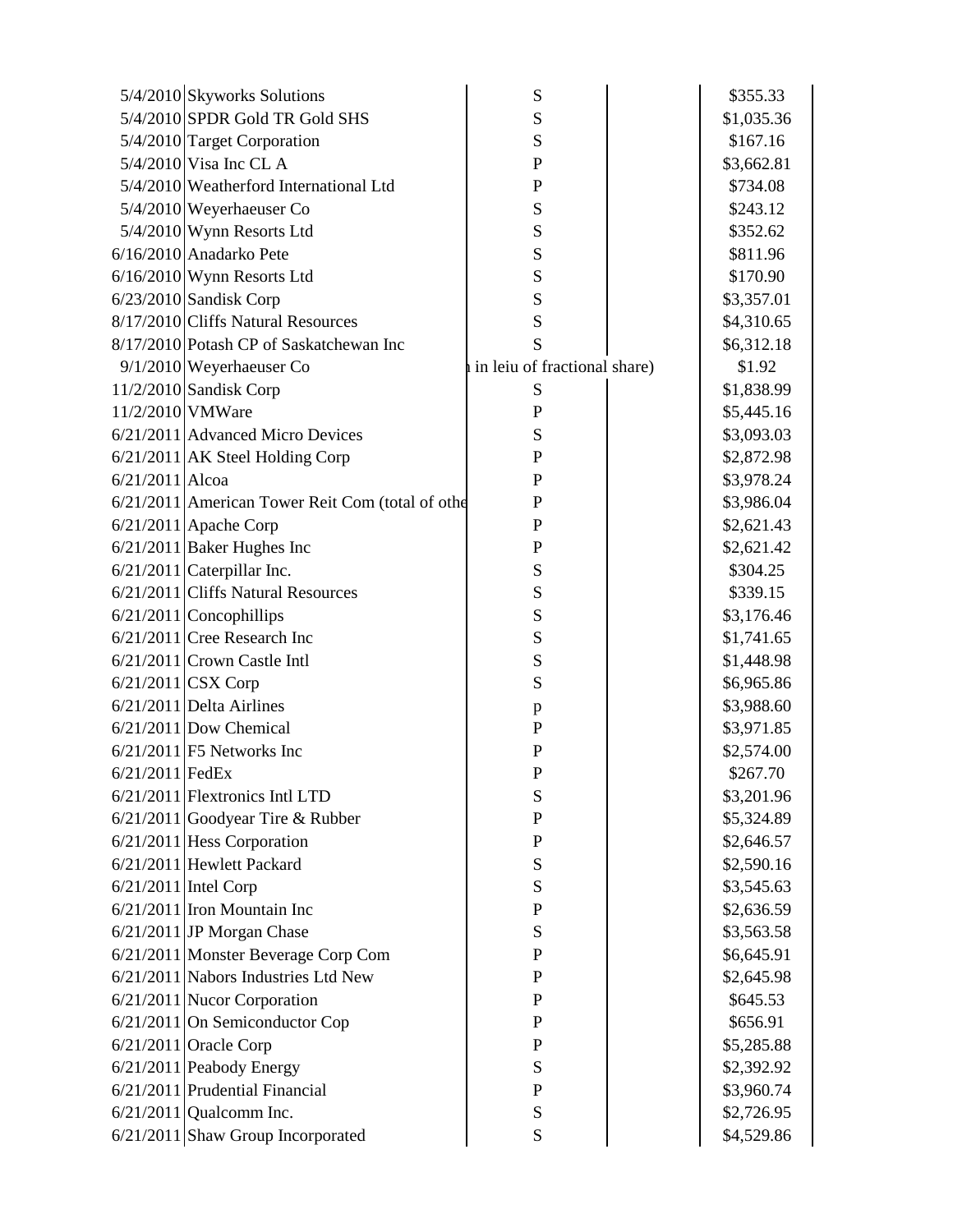|                       | $6/21/2011$ Skyworks Solutions              | ${\bf S}$   | \$965.00   |
|-----------------------|---------------------------------------------|-------------|------------|
|                       | $6/21/2011$ Southwestern Energy company     | ${\bf S}$   | \$3,034.94 |
|                       | $6/21/2011$ SPDR Gold TR Gold SHS           | S           | \$3,314.27 |
|                       | $6/21/2011$ Stanley Black & Decker Inc.     | ${\bf P}$   | \$2,651.84 |
|                       | 6/21/2011 Target Corporation                | S           | \$3,240.42 |
|                       | $6/21/2011$ The Mosaic Co                   | ${\bf P}$   | \$3,976.95 |
|                       | $6/21/2011$ Visa INC CL A                   | S           | \$374.96   |
|                       | $6/21/2011$ VMW are Inc Class A             | ${\bf S}$   | \$2,552.58 |
|                       | 6/21/2011 Weatherford International Ltd     | ${\bf S}$   | \$2,335.70 |
|                       | $6/21/2011$ Weyerhaeuser co                 | S           | \$4,390.79 |
|                       | $6/21/2011$ Wynn Resorts                    | ${\bf S}$   | \$7,182.54 |
|                       | 1/25/2012 AK Steel Holding Corp             | $\mathbf P$ | \$1,090.95 |
| $1/25/2012$ Alcoa Inc |                                             | S           | \$2,678.83 |
|                       | $1/25/2012$ American Tower Reit             | S           | \$1,007.26 |
|                       | $1/25/2012$ Arache Corp                     | ${\bf P}$   | \$292.17   |
| $1/25/2012$ Avnet Inc |                                             | $\mathbf P$ | \$3,794.36 |
|                       | $1/25/2012$ Baker Hughes Inc                | ${\bf P}$   | \$764.10   |
|                       | $1/25/2012$ Caterpillar Inc.                | ${\bf S}$   | \$649.89   |
|                       | 1/25/2012 Cliffs Natural Resources          | $\mathbf P$ | \$227.78   |
|                       | $1/25/2012$ Corn Products International Inc | ${\bf P}$   | \$3,750.79 |
|                       | 1/25/2012 Covidien PLC New                  | $\mathbf P$ | \$3,792.50 |
|                       | $1/25/2012$ Crown Castle Intl               | S           | \$698.71   |
|                       | $1/25/2012$ Delta Airlines Inc New          | ${\bf S}$   | \$259.79   |
|                       | $1/25/2012$ Dow Chemical                    | ${\bf P}$   | \$100.34   |
|                       | $1/25/2012$ F5 Networks Inc                 | S           | \$488.00   |
|                       | $1/25/2012$ FedEx Corp                      | S           | \$184.15   |
|                       | $1/25/2012$ Goodyear Tire & Rubber          | $\mathbf P$ | \$447.03   |
|                       | $1/25/2012$ Hess Corporation                | $\mathbf P$ | \$401.84   |
|                       | $1/25/2012$ Iron Mountain Inc (DE)          | S           | \$2,500.43 |
|                       | $1/25/2012$ Monster Worldwide Inc           | S           | \$4,023.21 |
|                       | 1/25/2012 Nabors Industries Ltd New         | $\mathbf P$ | \$577.38   |
|                       | $1/25/2012$ Nucor Corporation               | S           | \$481.40   |
|                       | $1/25/2012$ On Semiconductor Corp           | S           | \$4,842.67 |
|                       | $1/25/2012$ Oracle Corp                     | $\mathbf P$ | \$481.38   |
|                       | $1/25/2012$ Peabody Energy                  | ${\bf P}$   | \$1,200.09 |
|                       | $1/25/2012$ Prudential Financial            | ${\bf P}$   | \$57.46    |
|                       | $1/25/2012$ Qualcomm Inc.                   | ${\bf S}$   | \$354.43   |
| $1/25/2012$ SAIA Inc  |                                             | S           | \$58.22    |
|                       | 1/25/2012 Skyworks Solutions                | ${\bf S}$   | \$21.50    |
|                       | 1/25/2012 Stanley Black & Decker Inc.       | ${\bf S}$   | \$143.41   |
|                       | $1/25/2012$ The Mosaic Co                   | ${\bf P}$   | \$334.28   |
|                       | $1/25/2012$ Visa Inc CL A                   | ${\bf S}$   | \$1,003.91 |
|                       | $1/25/2012$ VMW are Inc Class A             | ${\bf S}$   | \$91.81    |
|                       | 1/25/2012 Weatherford International Ltd     | $\mathbf P$ | \$16.52    |
|                       | $1/25/2012$ Wynn Resorts                    | $\mathbf P$ | \$120.28   |
|                       | 4/30/2012 AK Steel Holding Corp             | ${\bf S}$   | \$303.96   |
|                       | 4/30/2012 American Tower Reit Com           | S           | \$327.39   |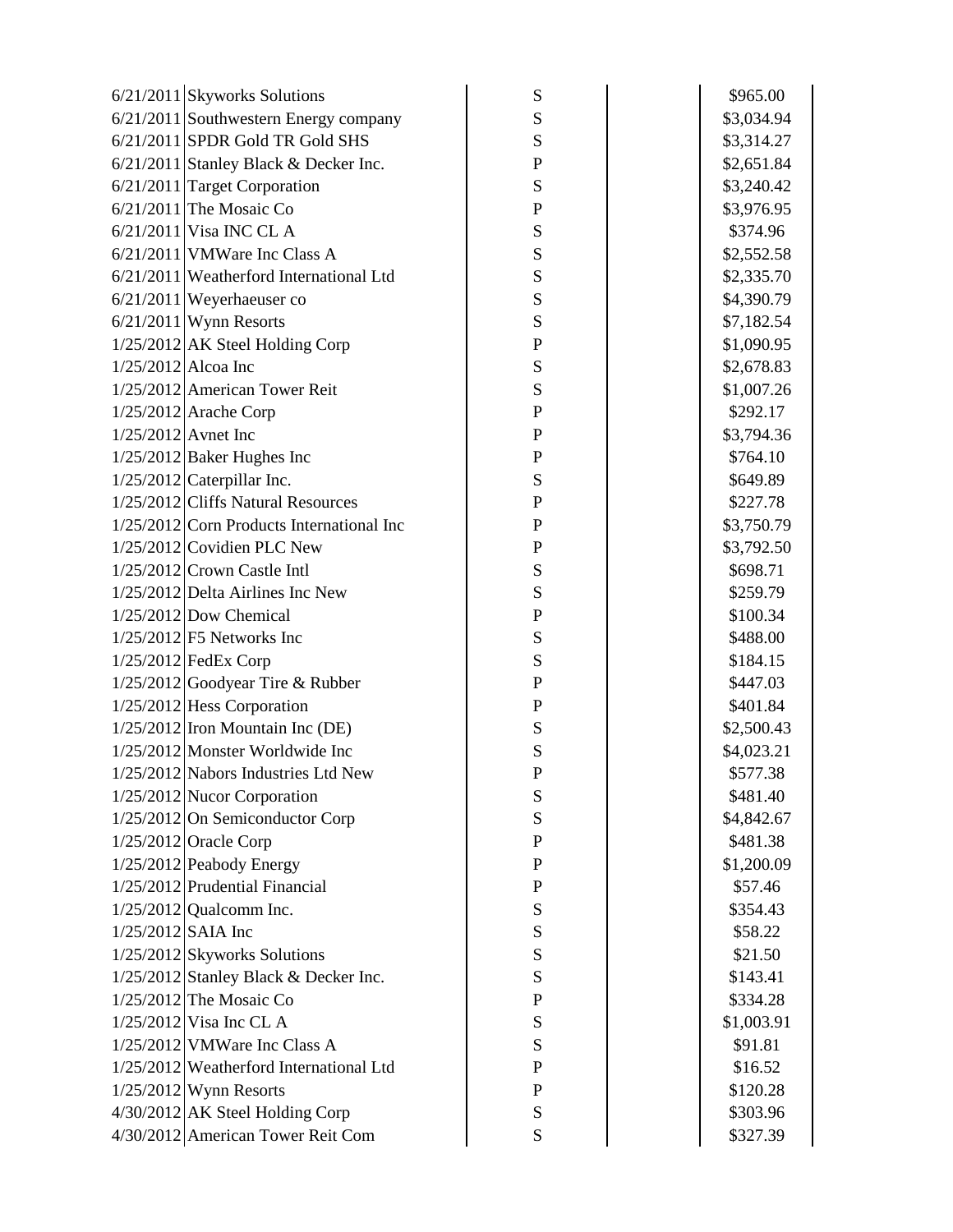|                       | $4/30/2012$ Apache Corp                            | ${\bf S}$    |          | \$191.83   |
|-----------------------|----------------------------------------------------|--------------|----------|------------|
| $4/30/2012$ Avnet Inc |                                                    | ${\bf S}$    |          | \$252.20   |
|                       | 4/30/2012 Baker Hughes Inc                         | S            |          | \$219.99   |
|                       | $4/30/2012$ Caterpillar Inc.                       | ${\bf S}$    |          | \$205.29   |
|                       | 4/30/2012 Cliffs Natural Resources                 | S            |          | \$311.44   |
|                       | 4/30/2012 Corn Products International Inc          | S            |          | \$171.44   |
|                       | $4/30/2012$ Covidien PLC New                       | $\mathbf P$  |          | \$552.16   |
|                       | 4/30/2012 Crown Castle Intl                        | ${\bf S}$    |          | \$339.85   |
|                       | $4/30/2012$ Delta Airlines Inc New                 | S            |          | \$219.88   |
|                       | $4/30/2012$ Dow Chemical                           | S            |          | \$3,822.00 |
|                       | 4/30/2012 EMC Corp Mass                            | ${\bf P}$    |          | \$2,255.66 |
|                       | $4/30/2012$ EOG Resources Inc                      | $\mathbf P$  |          | \$2,193.45 |
|                       | 4/30/2012 Express Scripts Hldg Co Com              | $\mathbf P$  |          | \$3,397.70 |
|                       | $4/30/2012$ FedEx Corp                             | S            |          | \$3,707.28 |
|                       | $4/30/2012$ Goodyear Tire & Rubber                 | S            |          | \$4,102.87 |
|                       | $4/30/2012$ Hess Corporation                       | S            |          | \$208.31   |
|                       | $4/30/2012$ Kansas CY Southn Ind New               | ${\bf P}$    |          | \$3,391.68 |
|                       | $4/30/2012$ Las Vegas Sands Corporation            | $\mathbf P$  |          | \$3,385.88 |
|                       | 4/30/2012 Monster Beverage Corp Com                | $\mathbf P$  |          | \$2,215.31 |
|                       | 4/30/2012 Nabors Industries Ltd New                | S            |          | \$232.44   |
|                       | $4/30/2012$ Nucor Corporation                      | S            |          | \$235.63   |
|                       | $4/30/2012$ Oracle Corp                            | S            |          | \$5,252.31 |
|                       | 4/30/2012 Peabody Energy                           | ${\bf S}$    |          | \$3,243.01 |
|                       | 4/30/2012 Prudential Financial                     | ${\bf S}$    |          | \$3,991.83 |
|                       | $4/30/2012$ Qualcomm Inc.                          | S            |          | \$127.37   |
|                       | $4/30/2012$ Rackspace Hosting Inc com              | $\mathbf P$  |          | \$3,364.41 |
| 4/30/2012 SAIA Inc    |                                                    | S            |          | \$603.24   |
|                       | 4/30/2012 Seagate Technology PLC                   | $\mathbf P$  |          | \$3,384.28 |
|                       | 4/30/2012 Skyworks Solutions                       | S            |          | \$270.21   |
|                       | $4/30/2012$ Stanley Black & Decker Inc.            | S            |          | \$146.31   |
|                       | $4/30/2012$ The Mosaic Co                          | S            |          | \$3,589.19 |
|                       | 4/30/2012 Union Pacific Corp                       | $\mathbf{P}$ |          | \$3,368.29 |
|                       | $4/30/2012$ United Rentals Inc                     | ${\bf P}$    |          | \$3,403.85 |
|                       | 4/30/2012 Visa Inc CL A                            | ${\bf S}$    |          | \$3,193.10 |
|                       | $4/30/2012$ VMW are Inc Class A                    | ${\bf S}$    |          | \$335.12   |
|                       | 4/30/2012 Weatherford International Ltd            | ${\bf S}$    |          | \$171.88   |
|                       | $4/30/2012$ Wynn Resorts                           | ${\bf S}$    |          | \$1,599.44 |
|                       | $7/11/2012$ Caterpillar Inc.                       | S            |          | \$3,608.59 |
|                       | $7/11/2012$ Ingredion Inc Com                      | ${\bf S}$    |          | \$3,029.66 |
|                       | $7/11/2012$ Qualcomm Inc.                          | ${\bf S}$    |          | \$2,216.93 |
|                       | $7/11/2012$ Stanley Black & Decker Inc.            | ${\bf S}$    |          | \$2,041.14 |
|                       | 7/11/2012 VMWare Inc Class A                       | ${\bf S}$    |          | \$3,169.22 |
|                       | 7/13/2012 Guggenheim S&P Equal Weighted Index      | ${\bf S}$    | $$1-15K$ |            |
|                       | 7/13/2012 Ishares High Dividend Equity Fd          | $\mathbf P$  | $$1-15K$ |            |
|                       | 7/13/2012 Powershares DB Base Us Dollar Index F    | $\mathbf P$  | $$1-15K$ |            |
|                       | 7/13/2012 Select Sector SPDR T Utilities Select Se | $\mathbf P$  | $$1-15K$ |            |
|                       | $7/13/2012$ SPDR S&D Dividend                      | S            | $$1-15K$ |            |
|                       |                                                    |              |          |            |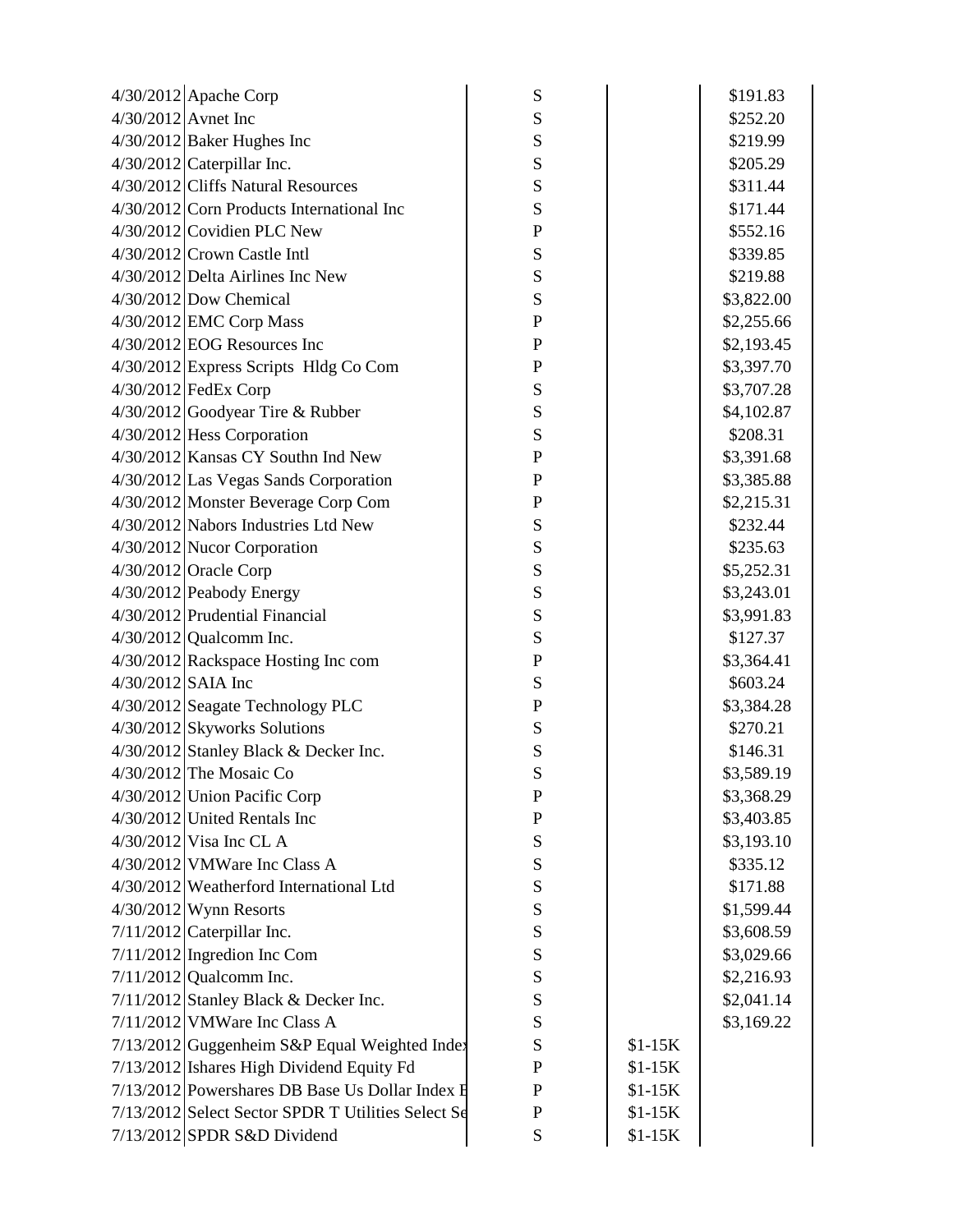|                      | $7/16/2012$ Caterpillar Inc.                                                             | S                      | $$1-15K$             |                           |
|----------------------|------------------------------------------------------------------------------------------|------------------------|----------------------|---------------------------|
|                      | 7/16/2012 Guggenheim S&P Equal Weighted Index                                            | ${\bf P}$              | $$1-15K$             |                           |
|                      | 7/16/2012 Guggenheim S&P Equal Weighted Index                                            | S                      | $$1-15K$             |                           |
|                      | $7/16/2012$ Ingredient Inc.                                                              | S                      | $$1-15K$             |                           |
|                      | $7/16/2012$ Qualcomm Inc.                                                                | ${\bf S}$              | $$1-15K$             |                           |
|                      | $7/16/2012$ Stanley Black & Decker Inc.                                                  | ${\bf S}$              | $$1-15K$             |                           |
|                      | $7/16/2012$ Vmware Inc. Class A                                                          | ${\bf S}$              | $$1-15K$             |                           |
|                      | $9/28/2012$ Marsh & McLennan Cos Inc.                                                    | $\mathbf P$            |                      | \$2,492.32                |
|                      | 9/28/2012 Starbucks Corp Washington                                                      | $\mathbf P$            |                      | \$2,505.00                |
|                      | $10/1/2012$ Kraft Foods Corp W/I                                                         |                        |                      | \$15.18                   |
|                      | 10/10/2012 Industrial Select ETF Sector SPDR                                             | $\mathbf{P}$           | $$1-15K$             |                           |
|                      | 10/10/2012 Ishares TR - Dow Jones US Fincl Sector                                        | ${\bf P}$              | $$1-15K$             |                           |
|                      | 10/10/2012 Powershares DB Base Us Dollar Index F                                         | S                      | $$1-15K$             |                           |
|                      | 10/10/2012 Select Sector SPDR T Utilities                                                | ${\bf S}$              | $$1-15K$             |                           |
|                      | 10/10/2012 Vangaurd Materials ETF                                                        | ${\bf P}$              | $$1-15K$             |                           |
|                      | 10/11/2012 Ishares TR S&P 500 index Fd                                                   | $\mathbf P$            | $$1-15K$             |                           |
|                      | 10/19/2012 First Trust Tech ETF Alphadex Fund                                            | ${\bf S}$              | $$1-15K$             |                           |
|                      | 10/19/2012 Industrial Select ETF Sector SPDR                                             | ${\bf P}$              | $$1-15K$             |                           |
|                      | 10/19/2012 Ishares TR - Dow Jones US Fincl Sector                                        | $\mathbf P$            | $$1-15K$             |                           |
|                      | 10/19/2012 Ishares TR S&P 500 index Fd                                                   | $\mathbf{P}$           | $$1-15K$             |                           |
|                      | 10/19/2012 Powershares DB Base Us Dollar Index H                                         | ${\bf S}$              | $$1-15K$             |                           |
|                      | 10/19/2012 Select Sector SPDR T Utilities                                                | ${\bf S}$              | $$1-15K$             |                           |
|                      | 10/19/2012 Vanguard Materials ETF                                                        | $\mathbf P$            | $$1-15K$             |                           |
|                      | 11/12/2012 Abbott Laboratories                                                           | ${\bf S}$              | $$1-15K$             | \$6,404.46                |
|                      | 11/12/2012 Allstate Corp                                                                 | ${\bf S}$              | $$15-50K$            | \$15,116.62               |
|                      | 11/12/2012 Altria Group Inc.                                                             | ${\bf S}$              | $$1-15K$             | \$11,792.98               |
|                      | 11/12/2012 American International Group Inc                                              | S                      |                      | \$311.24                  |
|                      | 11/12/2012 Amgen Inc.                                                                    | S                      | \$100-250K           | \$111,260.86              |
|                      | 11/12/2012 Aqua America Inc.                                                             | ${\bf S}$              | $$15-50K$            | \$23,002.26               |
|                      | 11/12/2012 Automatic Data Processing                                                     | S                      | $$1-15K$             | \$12,065.96               |
|                      | 11/12/2012 Bank of America Corp                                                          | $S^*$                  | $$1-15K$             | \$1,434.30                |
|                      | 11/12/2012 Berkshire Hathaway I Series B New                                             | S                      | $$1-15K$             | \$8,409.31                |
|                      | 11/12/2012 Boeing Co                                                                     | ${\bf S}$              | \$15-50K             | \$22,022.27               |
| 11/12/2012 Boeing Co |                                                                                          | ${\bf S}$              | $$1-15K$             | \$14,690.15               |
|                      | 11/12/2012 Broadrigde Financial Solutions<br>11/12/2012 CBL & Assoc Properties Reit Inc. | S                      | $$1-15K$             | \$1,187.37                |
|                      |                                                                                          | ${\bf S}$              | \$15-50K<br>\$15-50K | \$23,363.89               |
|                      | $11/12/2012$ Cisco Systems Inc.<br>$11/12/2012$ Colgate-Palmolive Co.                    | ${\bf S}$              |                      |                           |
|                      | $11/12/2012$ Conagra Foods Inc.                                                          | ${\bf S}$              | \$15-50K<br>$$1-15K$ | \$20,677.33               |
|                      | 11/12/2012 Elan Plc Adr                                                                  | ${\bf S}$              | $$1-15K$             | \$13,726.74<br>\$5,143.36 |
|                      | 11/12/2012 Emerson Electric Co.                                                          | ${\bf S}$<br>${\bf S}$ | \$15-50K             | \$19,916.88               |
|                      | 11/12/2012 Exelon Corporation                                                            | ${\bf S}$              | $$1-15K$             | \$10,656.00               |
|                      | 11/12/2012 Exxon Mobil Corp                                                              | S                      | \$15-50K             | \$35,525.39               |
|                      | 11/12/2012 Fannie Mae                                                                    |                        |                      | \$28.36                   |
|                      | 11/12/2012 Federal Home Loan Mtg                                                         |                        |                      | \$18.63                   |
|                      | 11/12/2012 Frontier Communications Corp                                                  |                        |                      | \$256.07                  |
|                      | 11/12/2012 General Electric Com                                                          | S                      | $$1-15K$             | \$6,814.26                |
|                      |                                                                                          |                        |                      |                           |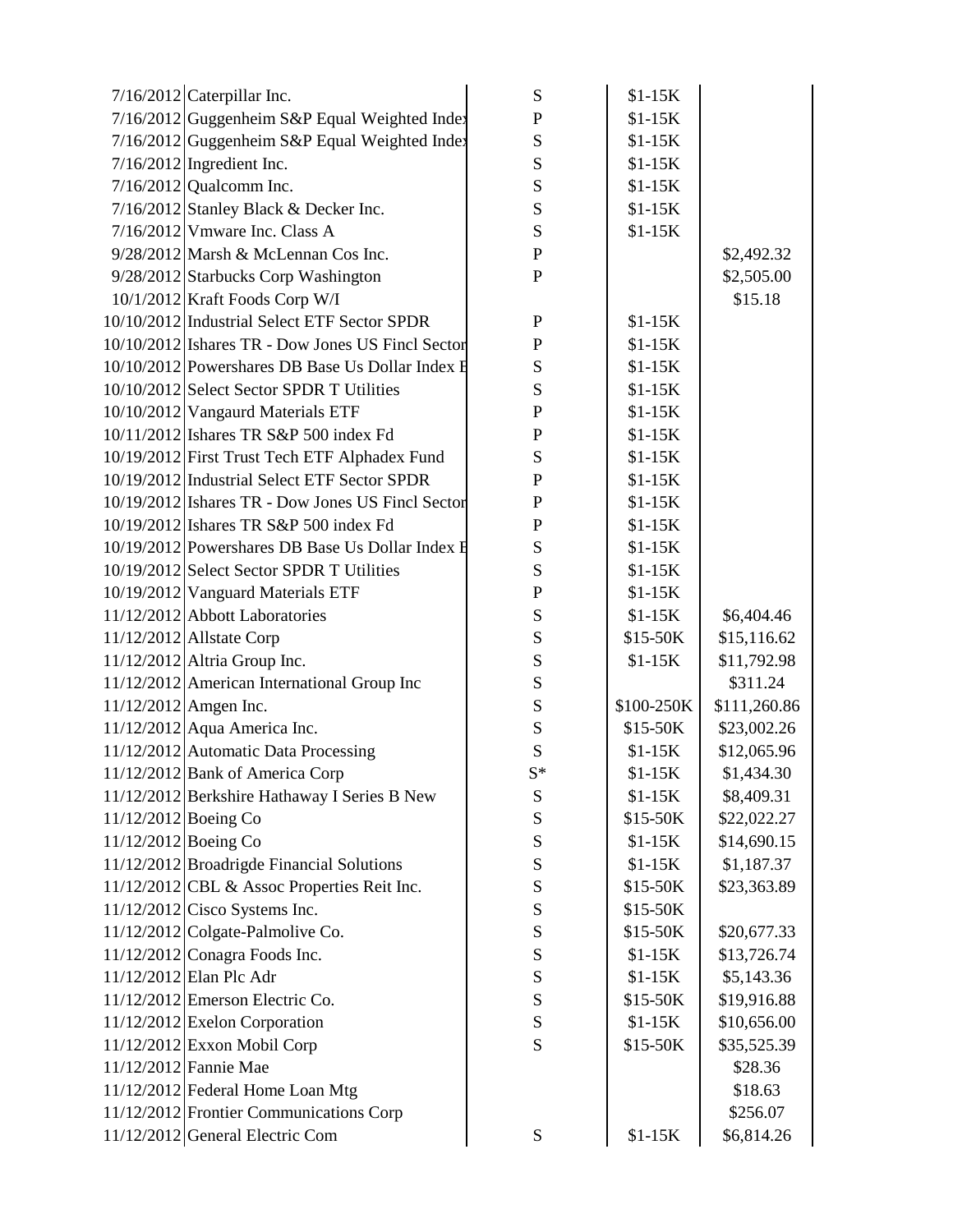|                         | 11/12/2012 Home Depot Inc.                  | ${\bf S}$   | \$15-50K  | \$32,163.70 |
|-------------------------|---------------------------------------------|-------------|-----------|-------------|
| 11/12/2012 Intel Corp   |                                             | ${\bf S}$   | \$15-50K  | \$19,096.61 |
|                         | $11/12/2012$ Johnson & Johnson              | ${\bf S}$   | \$15-50K  | \$14,786.80 |
|                         | $11/12/2012$ Kraft Foods Corp               | S           | $$1-15K$  | \$3,773.84  |
|                         | 11/12/2012 Masco Corp                       | ${\bf S}$   | $$1-15K$  | \$5,975.61  |
|                         | 11/12/2012 Masco Corp                       | ${\bf S}$   | $$1-15K$  | \$1,489.02  |
|                         | $11/12/2012$ McDonalds Corp.                | ${\bf S}$   | \$50-100K | \$58,788.11 |
|                         | $11/12/2012$ Merck & Co Inc. New            | ${\bf S}$   | \$15-50K  | \$35,016.26 |
|                         | $11/12/2012$ Mondelez Intl Inc.             | ${\bf S}$   | \$15-50K  | \$6,795.39  |
|                         | $11/12/2012$ Monsanto Co. New               | ${\bf S}$   | $$15-50K$ | \$18,650.33 |
|                         | 11/12/2012 Pepsico Incorporated             | ${\bf S}$   | $$1-15K$  | \$9,635.21  |
|                         | 11/12/2012 Pfizer Incorportated             | ${\bf S}$   | $$15-50K$ | \$25,262.20 |
|                         | 11/12/2012 Philip Morris International Inc. | ${\bf S}$   | \$15-50K  | \$25,305.45 |
|                         | 11/12/2012 Philip Morris International Inc. | S           | $$1-15K$  | \$7,079.94  |
|                         | $11/12/2012$ Procter & Gamble Co            | S           | $$1-15K$  | \$13,271.80 |
|                         | $11/12/2012$ Procter & Gamble Co            | ${\bf S}$   | $$1-15K$  | \$10,355.30 |
|                         | 11/12/2012 Royal Dutch Schell Pl Adr CL A   | ${\bf S}$   | $$15-50K$ | \$25,655.31 |
|                         | $11/12/2012$ Sony Corp Adr New              | ${\bf S}$   | $$1-15K$  | \$6,893.69  |
|                         | $11/12/2012$ Suntrust Banks Inc.            | ${\bf S}$   | $$1-15K$  | \$2,596.94  |
|                         | $11/12/2012$ Suntrust Banks Inc.            | ${\bf S}$   | $$1-15K$  | \$2,602.14  |
|                         | 11/12/2012 Verizon Communication Com        | S           | $$1-15K$  | \$12,657.69 |
|                         | $11/12/2012$ Wal-Mart Stores Inc.           | ${\bf S}$   | \$15-50K  | \$37,231.21 |
|                         | $11/12/2012$ Western Union Co.              | ${\bf S}$   | $$1-15K$  | \$6,699.50  |
|                         | $11/15/2012$ Legg Mason                     | ${\bf S}$   | $$1-15K$  |             |
|                         | 12/17/2012 AK Steel Holding Corp            | ${\bf S}$   |           | \$1,536.76  |
| $12/17/2012$ Amazon     |                                             | ${\bf P}$   |           | \$4,552.56  |
|                         | 12/17/2012 American Tower Reit Com          | ${\bf P}$   |           | \$536.69    |
|                         | $12/17/2012$ Apache Corp                    | S           |           | \$1,774.64  |
| $12/17/2012$ Avenet Inc |                                             | ${\bf S}$   |           | \$3,200.54  |
|                         | $12/17/2012$ Baker Hughes Inc               | ${\bf S}$   |           | \$1,949.23  |
|                         | 12/17/2012 Cliffs Natural Resources         | S           |           | \$2,055.04  |
|                         | $12/17/2012$ Covidien PLC New               | S           |           | \$5,002.38  |
|                         | $12/17/2012$ Crown Castle Intl              | ${\bf S}$   |           | \$498.59    |
|                         | 12/17/2012 Danaher Corporation              | ${\bf P}$   |           | \$3,535.36  |
|                         | 12/17/2012 Delta Airlines                   | ${\bf S}$   |           | \$4,050.36  |
|                         | 12/17/2012 EMC Corp Mass                    | $\mathbf P$ |           | \$1,586.34  |
|                         | $12/17/2012$ EOG Resources Inc              | ${\bf S}$   |           | \$2,408.84  |
|                         | 12/17/2012 Express Scripts Hldg Co Com      | ${\bf P}$   |           | \$1,435.46  |
|                         | $12/17/2012$ F5 Networks Inc                | S           |           | \$1,993.21  |
|                         | $12/17/2012$ Hess Corporation               | S           |           | \$2,077.55  |
|                         | 12/17/2012 Ishares S&P Midcap 400 Index     | $\mathbf P$ |           | \$7,074.20  |
|                         | 12/17/2012 Ishares S&P500 Growth Index      | ${\bf P}$   |           | \$7,157.16  |
|                         | 12/17/2012 Ishares SP Smallcap 600 Index    | ${\bf P}$   |           | \$4,698.21  |
|                         | $12/17/2012$ Kansas CY Southn Ind New       | ${\bf S}$   |           | \$3,605.27  |
|                         | 12/17/2012 Las Vegas Sands Corporation      | S           |           | \$2,836.43  |
|                         | $12/17/2012$ Limited Brands Inc             | $\mathbf P$ |           | \$2,356.12  |
|                         | 12/17/2012 Marsh & McLennan Cos Inc.        | ${\bf S}$   |           | \$2,541.10  |
|                         |                                             |             |           |             |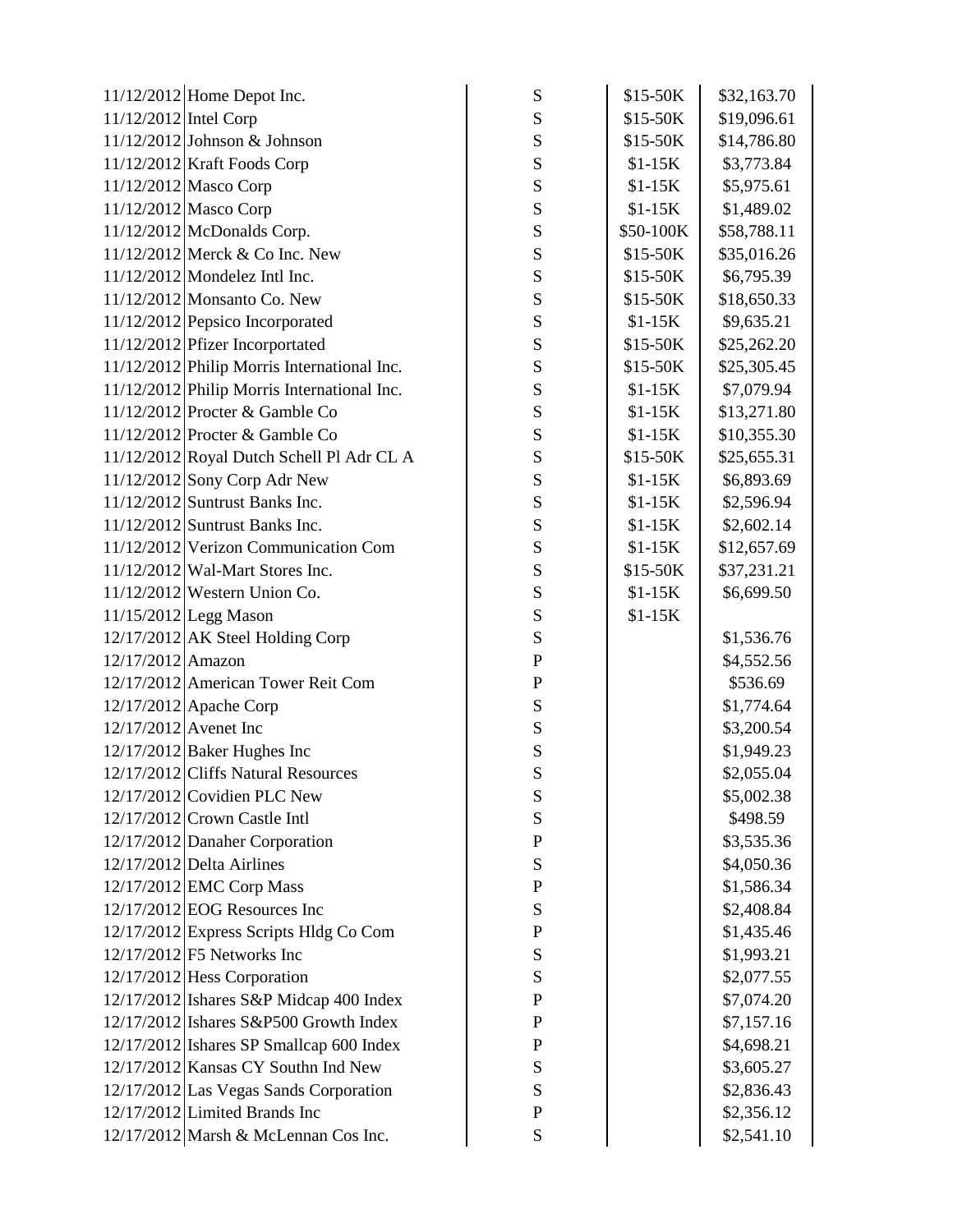| 12/17/2012 Monsanto |                                          | ${\bf P}$    | \$3,529.50 |
|---------------------|------------------------------------------|--------------|------------|
|                     | 12/17/2012 Monster Beverage Corp Com     | S            | \$1,531.16 |
|                     | 12/17/2012 Nabors Industries Ltd New     | S            | \$1,769.69 |
|                     | 12/17/2012 Nucor Corporation             | S            | \$3,448.90 |
| 12/17/2012 Oneok    |                                          | $\mathbf P$  | \$3,573.56 |
|                     | 12/17/2012 Penn National Gaming          | $\mathbf P$  | \$3,575.68 |
| 12/17/2012 Petsmart |                                          | $\mathbf P$  | \$3,533.00 |
|                     | 12/17/2012 PNC Finl Svcs GP              | $\mathbf P$  | \$4,735.50 |
|                     | $12/17/2012$ Qualcomm                    | $\mathbf{P}$ | \$3,523.17 |
|                     | 12/17/2012 Rackspace Hosting Inc Com     | S            | \$1,504.32 |
| 12/17/2012 SAIA Inc |                                          | ${\bf S}$    | \$5,041.54 |
|                     | 12/17/2012 Sandisk Corp                  | $\mathbf P$  | \$4,753.27 |
|                     | 12/17/2012 Seagate Technology PLC        | S            | \$3,068.38 |
|                     | 12/17/2012 Skyworks Solutions            | S            | \$3,440.67 |
|                     | $12/17/2012$ Starbucks Corp              | $\mathbf P$  | \$870.56   |
|                     | $12/17/2012$ United Rentals Inc          | $\mathbf{P}$ | \$2,874.36 |
| 12/17/2012 Visa Inc |                                          | $\mathbf P$  | \$4,736.64 |
|                     | $12/17/2012$ VMW are Inc Class A         | $\mathbf P$  | \$3,566.68 |
|                     | 12/17/2012 Weatherford International Ltd | S            | \$1,494.88 |
|                     | 12/17/2012 Whole Foods Markets           | $\mathbf P$  | \$3,490.89 |
|                     | $12/17/2012$ Wynn Resorts                | S            | \$2,153.60 |
|                     | 4/30/2013 Affiliated Managers Group      | $\mathbf P$  | \$2,005.90 |
|                     | 4/30/2013 Alliance Data Systems Corp     | $\mathbf P$  | \$2,037.24 |
| $4/30/2013$ Amazon  |                                          | S            | \$4,560.73 |
|                     | 4/30/2013 American Tower Reit Com        | S            | \$2,921.38 |
|                     | $4/30/2013$ Calpine Corp New             | $\mathbf P$  | \$2,093.76 |
|                     | $4/30/2013$ Cbre Group Inc               | $\mathbf P$  | \$2,097.57 |
|                     | 4/30/2013 CDN Pacific RV LTD New         | $\mathbf P$  | \$1,987.04 |
|                     | $4/30/2013$ Chevron Corp                 | $\mathbf P$  | \$2,071.96 |
|                     | $4/30/2013$ Crown Castle Intl            | S            | \$3,005.66 |
|                     | 4/30/2013 Danaher Corporation            | S            | \$1,580.76 |
|                     | $4/30/2013$ Eagle Matls                  | $\mathbf P$  | \$2,040.30 |
|                     | 4/30/2013 EMC Corp Mass                  | ${\bf S}$    | \$3,198.83 |
| $4/30/2013$ Enersys |                                          | $\mathbf P$  | \$2,060.55 |
|                     | 4/30/2013 Express Scripts Holding Co     | ${\bf S}$    | \$5,167.69 |
|                     | $4/30/2013$ FEI Company                  | $\mathbf{P}$ | \$2,082.96 |
|                     | $4/30/2013$ Gartner Inc                  | $\mathbf{P}$ | \$2,072.16 |
|                     | $4/30/2013$ General Electric             | $\mathbf P$  | \$2,095.26 |
|                     | 4/30/2013 Heartland Payment Sys          | $\mathbf{P}$ | \$2,079.63 |
|                     | $4/30/2013$ Helmerich & Payne            | $\mathbf P$  | \$2,043.65 |
|                     | 4/30/2013 Hertz Global Holding Inc       | $P$ (check)  | \$2,085.39 |
|                     | $4/30/2013$ Honeywell Intl Inc           | $\mathbf{P}$ | \$2,058.00 |
|                     | $4/30/2013$ Incyte Corp                  |              | \$2,092.85 |
|                     | $4/30/2013$ Interxion Holding NV         | ${\bf P}$    | \$2,096.95 |
|                     | $4/30/2013$ Ishares S&P Midcap 400 Index | ${\bf S}$    | \$8,063.11 |
|                     | $4/30/2013$ Ishares S&P500 Growth Index  | S            | \$7,892.06 |
|                     | 4/30/2013 Ishares SP Smallcap 600 Index  | ${\bf S}$    | \$5,291.63 |
|                     |                                          |              |            |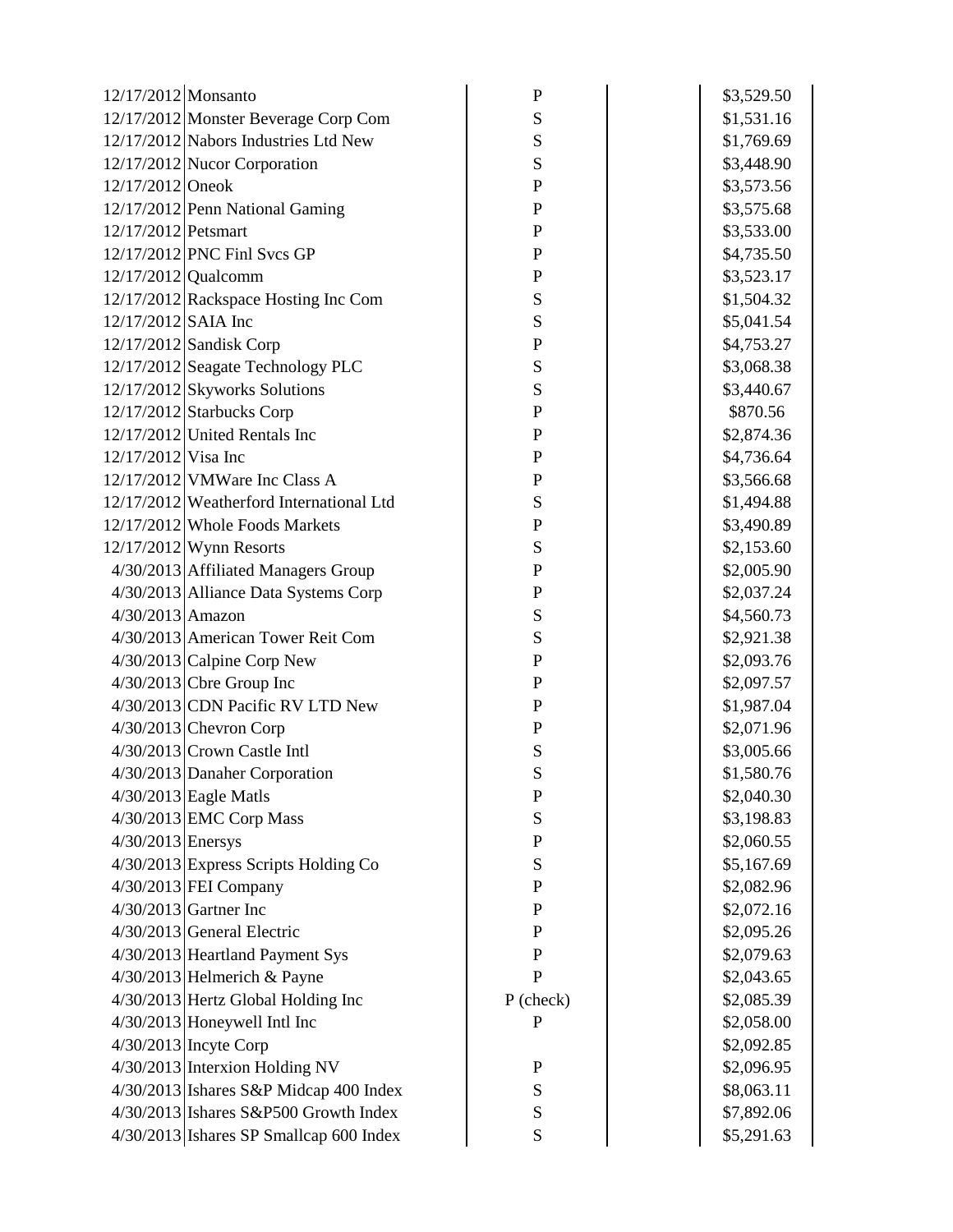|                      | $4/30/2013$ Jarden Corp                         | $\mathbf P$   |            | \$2,057.58 |
|----------------------|-------------------------------------------------|---------------|------------|------------|
|                      | 4/30/2013 JP Morgan Chase & Co                  | $\mathbf{P}$  |            | \$2,055.48 |
|                      | 4/30/2013 Kapstone Paper and Packaging          | $\mathbf{P}$  |            | \$2,070.60 |
|                      | $4/30/2013$ L Brands Inc com                    | S             |            | \$2,305.93 |
|                      | $4/30/2013$ Mobile Mini Inc                     | ${\bf P}$     |            | \$2,081.61 |
|                      | 4/30/2013 Monsanto CO/NEW                       | S             |            | \$1,813.26 |
|                      | 4/30/2013 Nordson CP                            | $\mathbf P$   |            | \$2,074.50 |
|                      | $4/30/2013$ Oceaneering Intl Inc                | $\mathbf{P}$  |            | \$2,034.64 |
| 4/30/2013 Oneok      |                                                 | S             |            | \$1,889.17 |
|                      | 4/30/2013 Onyx Pharmaceuticals                  | $\mathbf P$   |            | \$2,075.70 |
|                      | $4/30/2013$ Panera Bread                        | $\mathbf P$   |            | \$1,943.04 |
|                      | $4/30/2013$ Parexl Intl Corp                    | ${\bf P}$     |            | \$2,096.61 |
|                      | 4/30/2013 Penn National Gaming                  | S             |            | \$4,325.94 |
| 4/30/2013 Petsmart   |                                                 | ${\bf S}$     |            | \$3,388.42 |
|                      | $4/30/2013$ PNC Finl Svcs GP                    | S             |            | \$3,255.76 |
|                      | $4/30/2013$ Polaris Industries Inc              | $\mathbf P$   |            | \$2,062.80 |
|                      | $4/30/2013$ Qualcomm Inc.                       | ${\bf S}$     |            | \$1,227.57 |
|                      | 4/30/2013 Rackspace Hosting Inc Com             | ${\bf S}$     |            | \$1,727.96 |
|                      | 4/30/2013 Robert Half Int                       | $\mathbf P$   |            | \$2,067.03 |
|                      | $4/30/2013$ Rock Tenn Co CLA                    | $\mathbf P$   |            | \$2,084.88 |
|                      | $4/30/2013$ Sandisk Corp                        | S             |            | \$5,839.88 |
|                      | 4/30/2013 Signet Jewelers Limited               | $\mathbf P$   |            | \$2,053.20 |
|                      | $4/30/2013$ Starbucks Corp.                     | ${\bf S}$     |            | \$1,697.04 |
|                      | $4/30/2013$ Towers Watson                       | $\mathbf P$   |            | \$2,039.52 |
|                      | 4/30/2013 Union Pacific Corp                    | S             |            | \$2,064.53 |
|                      | 4/30/2013 United Rentals Inc                    | S             |            | \$5,112.54 |
|                      | $4/30/2013$ Valmont Industries                  | ${\bf P}$     |            | \$2,029.72 |
| $4/30/2013$ Visa Inc |                                                 | S             |            | \$3,028.97 |
|                      | $4/30/2013$ VMW are Inc Class                   | ${\bf S}$     |            | \$2,676.28 |
|                      | 4/30/2013 WABTEC                                | $\mathbf P$   |            | \$2,087.00 |
|                      | 4/30/2013 Whole Foods Markets                   | S             |            | \$3,432.31 |
|                      | $4/30/2013$ William Sonoma                      | ${\bf P}$     |            | \$1,925.28 |
|                      | $4/30/2013$ Wyndham Worldwide Corp              | ${\bf P}$     |            | \$2,096.85 |
|                      | $4/30/2013$ XL Group PLC NEW                    | $\mathbf P$   |            | \$2,087.72 |
|                      | 8/6/2013 ACE Ltd                                | $\mathbf P$   |            | \$2,431.28 |
|                      | $8/6/2013$ Be Aerospace                         | ${\bf P}$     |            | \$2,414.68 |
|                      | $8/6/2013$ Eagle Matls                          | ${\bf S}$     |            | \$2,017.46 |
|                      | 8/6/2013 Jazz Pharmaceuticals                   | $\mathbf P$   |            | \$2,428.54 |
|                      | 8/6/2013 Mobile Mini Inc                        | S             | \$15-50K   | \$2,546.29 |
|                      | 10/8/2013 Onyx Pharmaceuticals (in exchange for | S? Redemption |            | \$2,750.00 |
|                      | 10/24/2013 Hertz Global Holdings                | S             |            | \$2,080.56 |
|                      | 10/24/2013 Jarden Corp                          | S             |            | \$2,391.39 |
|                      | 10/24/2013 Panera Bread                         | S             |            | \$1,688.36 |
|                      | 3/21/2014 Alliance Data Systems Corp            | S             | Not in PTR | \$3,518.17 |
|                      | $3/21/2014$ Incyte Corp                         | S             | Not in PTR | \$5,729.73 |
|                      | 10/21/2014 Affiliated Mgrs Group Inc            | $\mathbf P$   | $$1-15K$   | \$568.37   |
|                      | 10/21/2014 American Tower REIT Com              | $\mathbf P$   | $$1-15K$   | \$380.04   |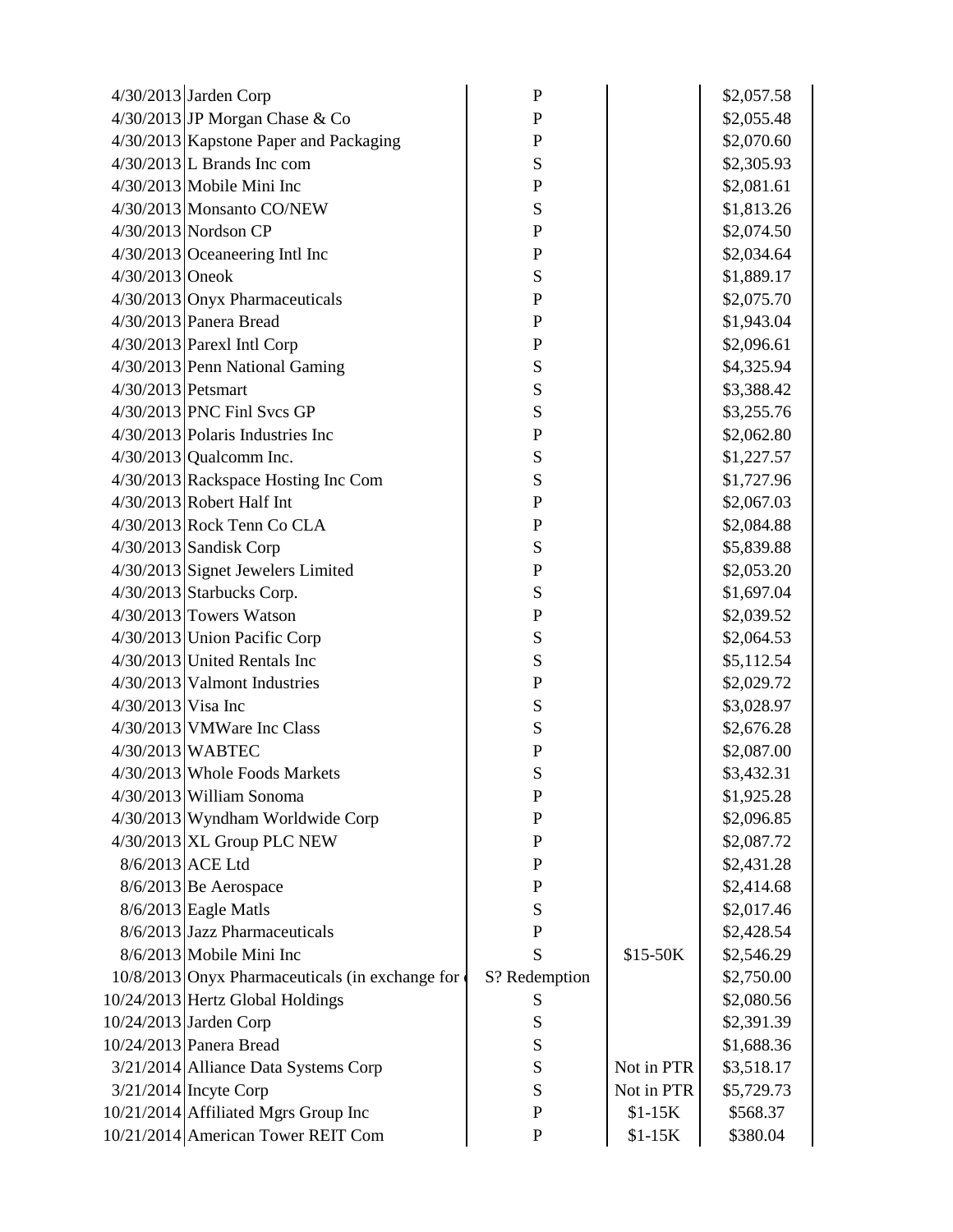|                    | 10/21/2014 Arris Group                        | $\mathbf{P}$ | $$1-15K$ | \$3,569.02 |
|--------------------|-----------------------------------------------|--------------|----------|------------|
|                    | $10/21/2014$ BE Aerospace Inc.                | ${\bf P}$    | $$1-15K$ | \$400.55   |
|                    | $10/21/2014$ Calpine Corp                     | $\mathbf P$  | $$1-15K$ | \$1,083.23 |
|                    | 10/21/2014 Carrizo Oil and Gas                | $\mathbf{P}$ | $$1-15K$ | \$3,104.79 |
|                    | 10/21/2014 CBRE Group Inc.                    | $\mathbf{P}$ | $$1-15K$ | \$507.74   |
|                    | $10/21/2014$ Chevron Corp                     | $\mathbf P$  | $$1-15K$ | \$1,138.07 |
|                    | $10/21/2014$ Crown Castle Intl                | $\mathbf P$  | $$1-15K$ | \$588.00   |
|                    | 10/21/2014 Dana Holding                       | $\mathbf P$  | $$1-15K$ | \$1,421.38 |
| 10/21/2014 Enersys |                                               | $\mathbf{P}$ | $$1-15K$ | \$566.84   |
|                    | 10/21/2014 FEI Company                        | $\mathbf P$  | $$1-15K$ | \$475.74   |
|                    | 10/21/2014 Foot Locker Inc.                   | $\mathbf P$  | $$1-15K$ | \$3,122.43 |
|                    | $10/21/2014$ Gartner Inc                      | ${\bf P}$    | $$1-15K$ | \$379.37   |
|                    | 10/21/2014 Guggenheim S&P Equ Weight          | ${\bf P}$    | $$1-15K$ | \$3,963.34 |
|                    | 10/21/2014 Heartland Payment Systems Inc.     | S            | $$1-15K$ | \$3,180.11 |
|                    | 10/21/2014 Honeywell International Inc.       | $\mathbf{P}$ | $$1-15K$ | \$461.15   |
|                    | $10/21/2014$ Interxion Holding                | $\mathbf{P}$ | $$1-15K$ | \$906.20   |
|                    | $10/21/2014$ Jazz Pham PLC                    | S            | $$1-15K$ | \$1,744.89 |
|                    | $10/21/2014$ JP Morgan Chase                  | ${\bf P}$    | $$1-15K$ | \$692.37   |
|                    | 10/21/2014 Kapstone Paper and Packaging       | ${\bf S}$    | $$1-15K$ | \$818.19   |
|                    | 10/21/2014 Monsanto Co/New                    | ${\bf P}$    | $$1-15K$ | \$565.87   |
|                    | $10/21/2014$ One Gas Inc.                     | S            | $$1-15K$ | \$399.35   |
|                    | $10/21/2014$ Oneok Inc. New                   | ${\bf P}$    | $$1-15K$ | \$363.15   |
|                    | $10/21/2014$ Polaris Industries Inc.          | ${\bf S}$    | $$1-15K$ | \$293.17   |
|                    | 10/21/2014 Powershares Dynamic Pharmaceutical | $\mathbf{P}$ | $$1-15K$ | \$8,880.81 |
|                    | 10/21/2014 Qihoo 360 Tech Ltd Ads             | $\mathbf{P}$ | $$1-15K$ | \$3,569.19 |
|                    | $10/21/2014$ Qualcomm Inc.                    | $\mathbf{P}$ | $$1-15K$ | \$299.43   |
|                    | 10/21/2014 Rock Tenn CO CL A                  | ${\bf P}$    | $$1-15K$ | \$1,009.83 |
|                    | 10/21/2014 Signet Jewelers Limited            | ${\bf S}$    | $$1-15K$ | \$110.67   |
|                    | $10/21/2014$ Starbucks Corp                   | ${\bf P}$    | $$1-15K$ | \$297.83   |
|                    | 10/21/2014 Union Pacific Corp                 | ${\bf S}$    | $$1-15K$ | \$325.25   |
|                    | 10/21/2014 United Rentals                     | S            | $$1-15K$ | \$1,500.49 |
| 10/21/2014 Visteon |                                               | ${\bf P}$    | $$1-15K$ | \$3,115.31 |
|                    | 10/21/2014 Wyndham Worldwide Corp             | ${\bf P}$    | $$1-15K$ | \$314.50   |
|                    | 10/21/2014 XL Group PLC                       | $\mathbf{P}$ | $$1-15K$ | \$914.48   |
|                    | 1/8/2015 Innate Immunotherapeutics, Ltd.      | ${\bf P}$    |          | \$5,365.63 |
|                    | 1/9/2015 Innate Immunotherapeutics, Ltd.      | $\mathbf{P}$ |          | \$2,833.69 |
|                    | 1/23/2015 Innate Immunotherapeutics, Ltd.     | $\mathbf{P}$ |          | \$1,819.19 |
|                    | 1/29/2015 Abbott Laboratories                 | ${\bf P}$    |          | \$3,103.43 |
| 1/29/2015 ACE Ltd  |                                               | S            |          | \$2,972.24 |
|                    | $1/29/2015$ Aetna Inc New CT                  | ${\bf P}$    |          | \$3,072.30 |
|                    | 1/29/2015 Agilent Technologies                | $\mathbf{P}$ |          | \$3,109.14 |
| $1/29/2015$ Alcoa  |                                               | $\mathbf P$  |          | $\ast$     |
|                    | $1/29/2015$ Amazon Com Inc                    | $\mathbf{P}$ |          | \$5,220.48 |
|                    | 1/29/2015 American Express                    | $\mathbf{P}$ |          | ∗          |
|                    | $1/29/2015$ Amgen Inc                         | ${\bf P}$    | $$1-15K$ | ∗          |
|                    | $1/29/2015$ Amgen Inc                         | $\mathbf{P}$ |          | $\ast$     |
|                    | 1/29/2015 Arris Group                         | $\mathbf P$  |          | \$4,081.06 |
|                    |                                               |              |          |            |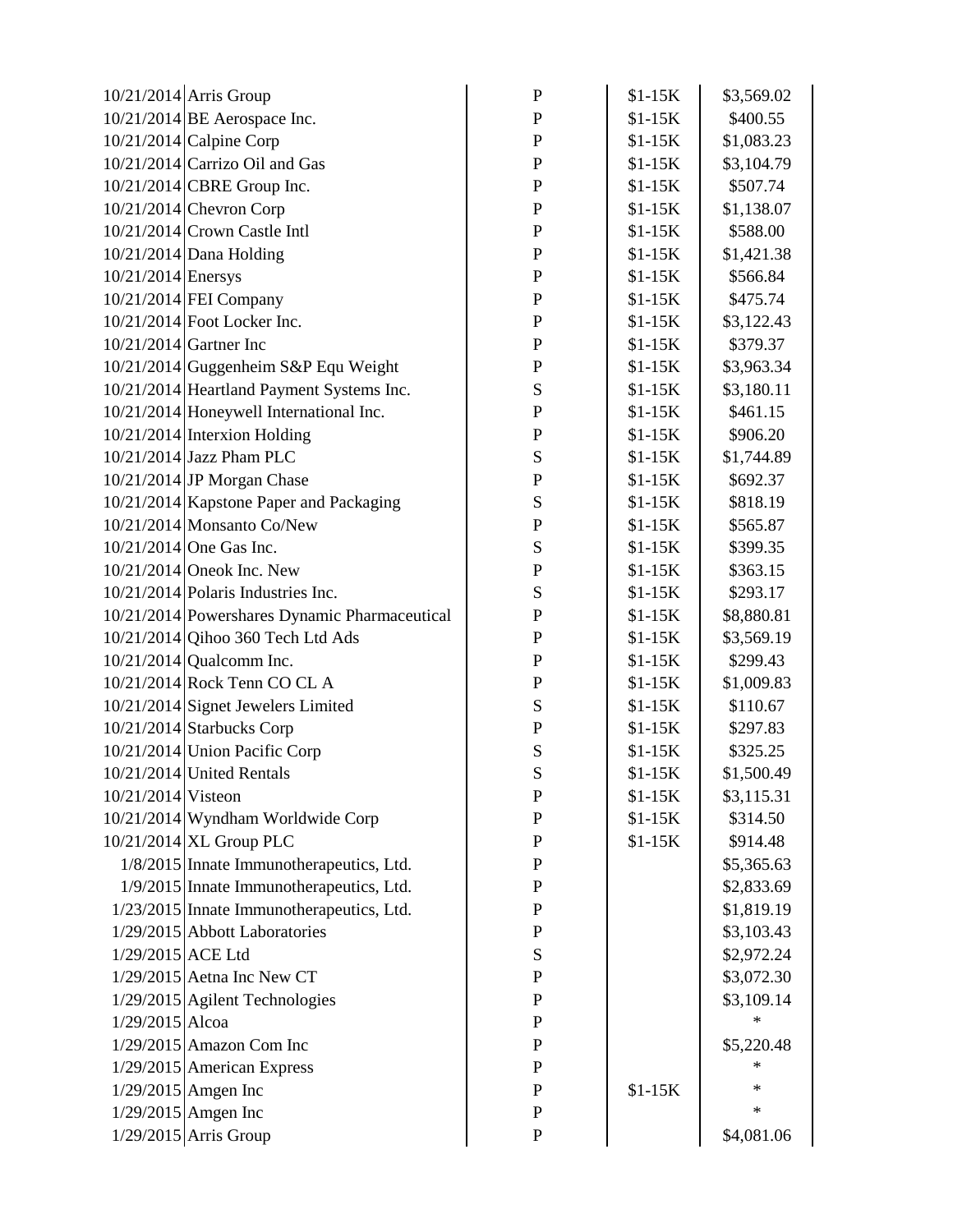|                     | $1/29/2015$ Be Aerospace                     | ${\bf S}$   |            | \$2,262.78 |
|---------------------|----------------------------------------------|-------------|------------|------------|
|                     | 1/29/2015 Blackstone Group                   | ${\bf P}$   |            | ж          |
|                     | $1/29/2015$ Boeing Co                        | ${\bf P}$   |            | 3089.52*   |
|                     | $1/29/2015$ Calpine Corp                     | ${\bf P}$   |            | ∗          |
|                     | $1/29/2015$ Carrizo Oil and Gas              | ${\bf S}$   |            | \$2,686.90 |
|                     | $1/29/2015$ CBRE Group Inc                   | ${\bf S}$   |            | *          |
|                     | 1/29/2015 CDN Pacific RV LTD New             | S           |            | \$2,850.43 |
|                     | $1/29/2015$ Chevron Corp                     | ${\bf S}$   |            | \$2,770.53 |
|                     | $1/29/2015$ Crown Castle Intl                | ${\bf S}$   |            | \$3,199.41 |
|                     | $1/29/2015$ Dana Holding                     | ${\bf S}$   |            | $\ast$     |
| $1/29/2015$ Enersys |                                              | ${\bf S}$   |            | \$59.00    |
|                     | $1/29/2015$ Facebook Inc                     | ${\bf P}$   |            | ∗          |
|                     | 1/29/2015 FEI Company                        | S           | \$3,215.48 | \$3,215.48 |
|                     | $1/29/2015$ Foot Locker Inc.                 | ${\bf P}$   |            | \$2,263.33 |
|                     | $1/29/2015$ Gartner Inc                      | ${\bf S}$   |            | $\ast$     |
|                     | $1/29/2015$ General Electric Co              | ${\bf S}$   | \$2,260.18 | \$2,260.18 |
|                     | $1/29/2015$ Genesee Wyoming Inc A            | ${\bf P}$   |            | ∗          |
|                     | $1/29/2015$ Gilead Science                   | ${\bf P}$   | \$3,114.35 | ∗          |
|                     | $1/29/2015$ Guggenheim S&P Equ Weight        | $\mathbf P$ |            | ∗          |
|                     | $1/29/2015$ Helmerich & Payne                | ${\bf S}$   |            | \$1,997.21 |
|                     | $1/29/2015$ Honeywell International Inc      | S           | \$99.09    | \$99.09    |
|                     | $1/29/2015$ Hubbell Inc                      | ${\bf P}$   |            | \$3,109.77 |
|                     | 1/29/2015 Interxion Holding NV               | ${\bf S}$   |            | \$3,343.07 |
|                     | 1/29/2015 Jazz Pharmaceuticals PLC           | ${\bf S}$   | \$171.96   | \$171.96   |
|                     | 1/29/2015 JP Morgan Chase                    | ${\bf S}$   |            | \$3,011.77 |
|                     | 1/29/2015 Kapstone Paper and Packaging       | S           |            | \$212.20   |
|                     | $1/29/2015$ Kinder Morgan                    | ${\bf P}$   |            | *          |
|                     | $1/29/2015$ KLX Inc Com                      | ${\bf S}$   |            | \$751.53   |
|                     | $1/29/2015$ Lear Corp                        | $\mathbf P$ |            | ∗          |
|                     | 1/29/2015 Mastercard Corp                    | ${\bf P}$   |            | ∗          |
|                     | 1/29/2015 Michael Kors Holdings              | $\mathbf P$ |            | \$5,282.04 |
|                     | 1/29/2015 Nordson CP                         | ${\bf S}$   |            | \$2,195.55 |
|                     | $1/29/2015$ Oceaneering Intl Inc             | ${\bf S}$   |            | ∗          |
|                     | $1/29/2015$ Oneok Inc New                    | ${\bf P}$   |            | $\ast$     |
|                     | 1/29/2015 Parexl Intl Corp                   | ${\bf S}$   | \$3,124.15 | \$3,124.15 |
|                     | $1/29/2015$ Phillips 66 Com                  | ${\bf P}$   |            | ∗          |
|                     | $1/29/2015$ PNC Finl Svcs GP                 | ${\bf S}$   |            | \$2,895.54 |
|                     | $1/29/2015$ Polaris Industries               | ${\bf P}$   |            | ∗          |
|                     | 1/29/2015 Powershares Dynamic Pharmaceutical | S           | \$9,828.69 | \$9,828.69 |
|                     | 1/29/2015 Qihoo 360 Tech Ltd Ads             | ${\bf P}$   |            | ∗          |
|                     | $1/29/2015$ Qualcomm Inc.                    | ${\bf S}$   |            | \$2,593.30 |
|                     | $1/29/2015$ Quintiles Transnational Hldgs    | $\mathbf P$ | \$3,070.58 | \$3,070.58 |
|                     | $1/29/2015$ Robert Half Int                  | ${\bf S}$   |            | \$3,698.82 |
|                     | $1/29/2015$ Rock Tenn Co CLA                 | ${\bf S}$   |            | \$4,058.60 |
|                     | $1/29/2015$ Ryder Systems                    | ${\bf P}$   |            | \$3,095.55 |
|                     | 1/29/2015 Signet Jewelers Ltd                | ${\bf P}$   |            | \$1,728.44 |
|                     | 1/29/2015 Starbucks Corp                     | W           |            | ∗          |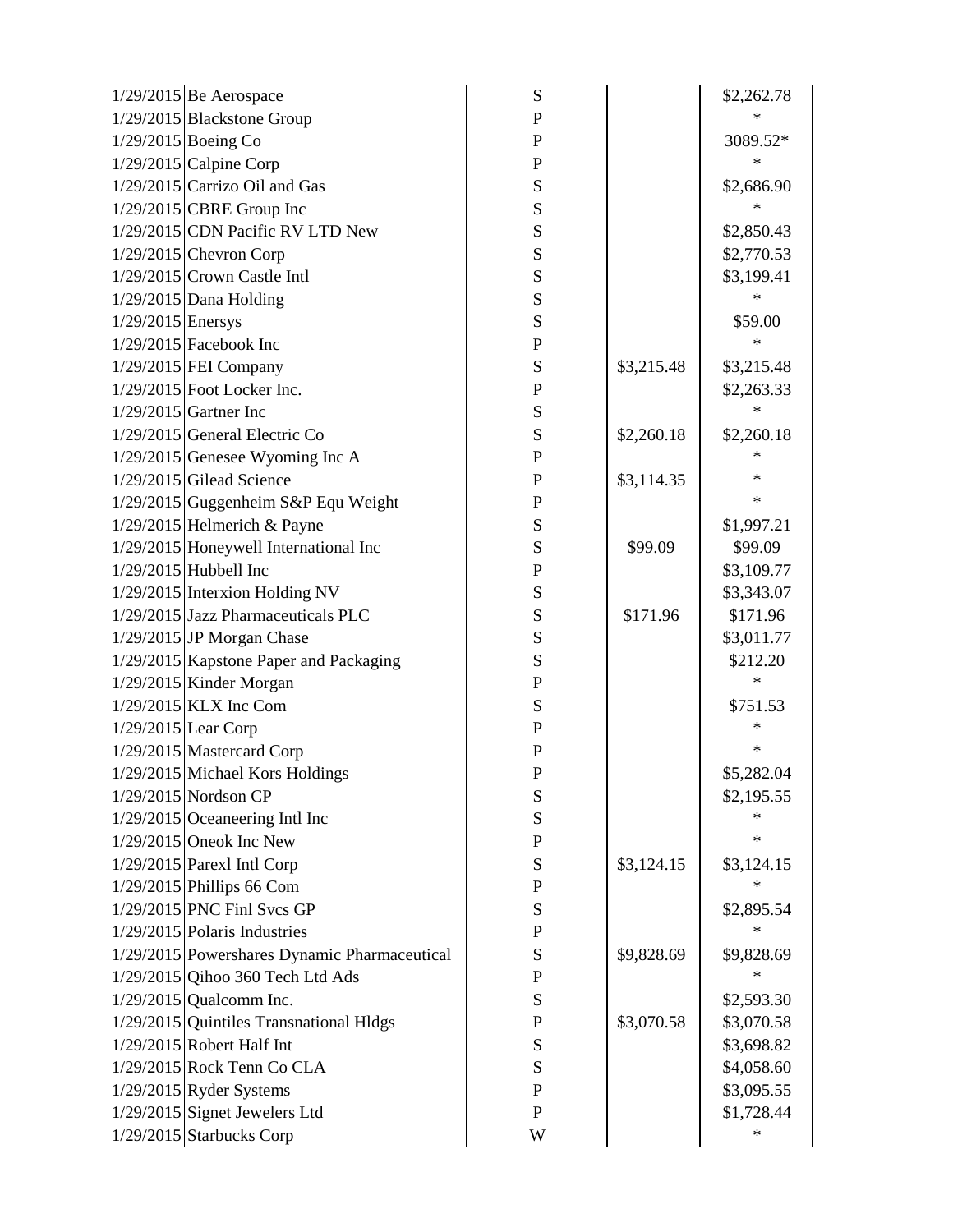|                      | 1/29/2015 Starwood HTELs RSTS WW Inc      | ${\bf P}$   |            | $\ast$     |
|----------------------|-------------------------------------------|-------------|------------|------------|
|                      | 1/29/2015 Thermo Fisher Scientific        | ${\bf P}$   | \$3,081.38 | \$3,081.38 |
|                      | 1/29/2015 Thermo Fisher Scientific        | ${\bf P}$   |            | \$3,081.28 |
|                      | $1/29/2015$ Towers Watson                 | ${\bf S}$   |            | \$3,317.82 |
|                      | 1/29/2015 Twenty First Century Fox CL A   | ${\bf P}$   |            | \$6,286.34 |
|                      | 1/29/2015 Union Pacific Corp              | ${\bf S}$   |            | \$239.49   |
|                      | $1/29/2015$ United Rentals Inc            | ${\bf P}$   |            | $\ast$     |
|                      | $1/29/2015$ Valmont Industries            | ${\bf S}$   |            | \$1,873.40 |
| $1/29/2015$ Visa Inc |                                           | ${\bf P}$   |            | \$4,190.06 |
|                      | $1/29/2015$ Visteon Corp                  | ${\bf P}$   |            | $\ast$     |
|                      | 1/29/2015 WABTEC                          | ${\bf S}$   |            | \$3,415.10 |
|                      | $1/29/2015$ William Sonoma                | ${\bf S}$   |            | \$2,889.76 |
|                      | $1/29/2015$ Williams Co Inc               | ${\bf P}$   |            | \$1,513.03 |
|                      | $1/29/2015$ Wyndham Worldwide Corp        | S           |            | \$3,330.17 |
|                      | 3/17/2016 Abbott Laboratories             | ${\bf S}$   | $$1-15K$   |            |
|                      | $3/17/2016$ Aetna Inc New CT              | ${\bf P}$   | $$1-15K$   |            |
|                      | 3/17/2016 Agilent Technologies            | ${\bf S}$   | $$1-15K$   |            |
|                      | $3/17/2016$ American Express              | ${\bf S}$   | $$1-15K$   |            |
|                      | 3/17/2016 Amgen Inc                       | ${\bf P}$   | $$1-15K$   |            |
|                      | $3/17/2016$ AthenaHealth Inc Com          | ${\bf P}$   | $$1-15K$   |            |
|                      | 3/17/2016 Bank of America Corp            | ${\bf P}$   | $$1-15K$   |            |
|                      | $3/17/2016$ Biogen Inc com                | ${\bf P}$   | $$1-15K$   |            |
|                      | 3/17/2016 Boeing Co                       | ${\bf P}$   | $$1-15K$   |            |
|                      | 3/17/2016 Bristol Myers Squibb Co         | ${\bf P}$   | $$1-15K$   |            |
|                      | 3/17/2016 CVS Health Corp Com             | ${\bf P}$   | $$1-15K$   |            |
|                      | 3/17/2016 Danaher Corporation             | S           | $$1-15K$   |            |
|                      | 3/17/2016 Delta Air Lines Inc New         | ${\bf P}$   | $$1-15K$   |            |
|                      | 3/17/2016 Eli Lilly and Co                | ${\bf P}$   | $$1-15K$   |            |
|                      | 3/17/2016 Fifth Third Bancorp Ohio        | ${\bf P}$   | $$1-15K$   |            |
|                      | $3/17/2016$ Gilead Science                | ${\bf S}$   | $$1-15K$   |            |
|                      | 3/17/2016 Honeywell International Inc     | S           | $$1-15K$   |            |
|                      | $3/17/2016$ Lowes Company Inc             | $\mathbf P$ | $$1-15K$   |            |
|                      | 3/17/2016 McKesson Corp                   | P           | $$1-15K$   |            |
|                      | $3/17/2016$ Nike Inc B                    | P           | $$1-15K$   |            |
|                      | 3/17/2016 Northrop Grumman Corp (Hldg Co) | P           | $$1-15K$   |            |
| 3/17/2016 Pfizer Inc |                                           | P           | $$1-15K$   |            |
|                      | 3/17/2016 PJT Partners Inc Com Cl A       | ${\bf S}$   | $$1-15K$   |            |
|                      | 3/17/2016 Quintiles Transnational Hldgs   | ${\bf S}$   | $$1-15K$   |            |
|                      | $3/17/2016$ Ross Stores Inc               | ${\bf P}$   | $$1-15K$   |            |
|                      | $3/17/2016$ Ryder Systems                 | ${\bf S}$   | $$1-15K$   |            |
|                      | 3/17/2016 Synchrony Financial             | ${\bf P}$   | $$1-15K$   |            |
|                      | 3/17/2016 Thermo Fisher Scientific        | ${\bf S}$   | $$1-15K$   |            |
|                      | 3/17/2016 Union Pacific Corp              | ${\bf S}$   | $$1-15K$   |            |
|                      | 3/17/2016 United Technologies Corp        | P           | $$1-15K$   |            |
|                      | 3/17/2016 Whitewave Foods Corp Cl A       | P           | $$1-15K$   |            |
|                      | $3/17/2016$ Williams Co Inc               | ${\bf S}$   | $$1-15K$   |            |
|                      | 3/17/2016 Xerox Corp                      | ${\bf P}$   | $$1-15K$   |            |